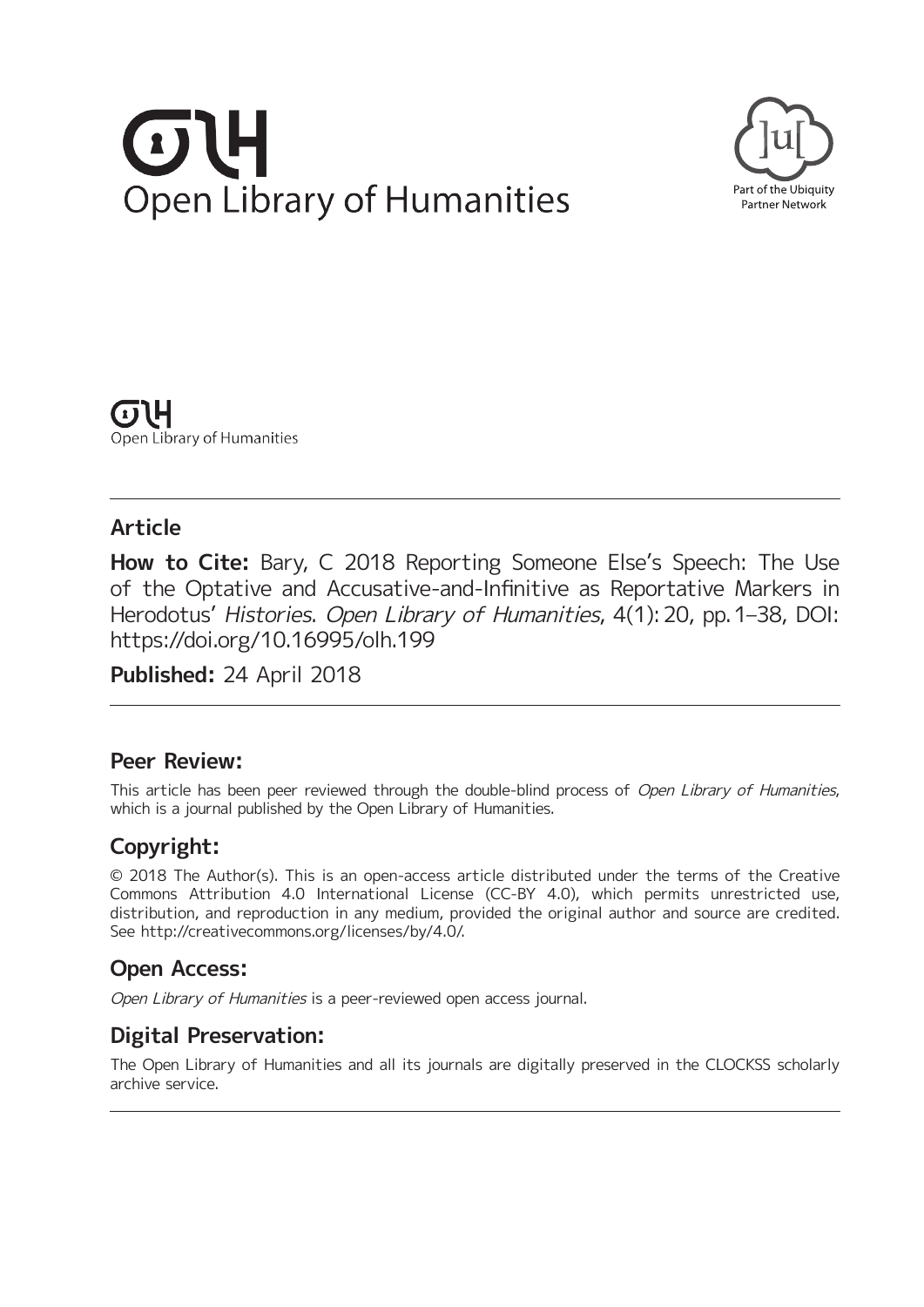Corien Bary, 'Reporting Someone Else's Speech: The Use of the Optative and Accusative-and-Infinitive as Reportative Markers in Herodotus' Histories' (2018) 4(1): 20 Open Library of Humanities, DOI:<https://doi.org/10.16995/olh.199>

## **ARTICLE**

Reporting Someone Else's Speech: The Use of the Optative and Accusativeand-Infinitive as Reportative Markers in Herodotus' Histories

#### Corien Bary

Radboud University Nijmegen, NL [c.bary@ftr.ru.nl](mailto:c.bary@ftr.ru.nl)

This article provides a pragma-semantic account of the oblique optative and accusative-and-infinitive in Ancient Greek. The proposed account analyses certain seemingly anomalous uses as special cases of a general meaning. The core idea is that we view their contribution as one of the presupposition triggers. The presupposed information that they trigger is that the content of the clause is said by someone. This analysis is then used to explain the usefulness of the constructions. As we will see, they facilitate a faithful rendering of original discourse relations without losing the information that it is a report, something which, as I will argue, is especially useful for Herodotus' way of doing historiography. Thus, the article combines a linguistic and narratological perspective. It focuses on Ancient Greek, but at the same time provides a case study of how authors use the inventory of their language to find a midpoint between speaking in their own voice and representing the speech of others.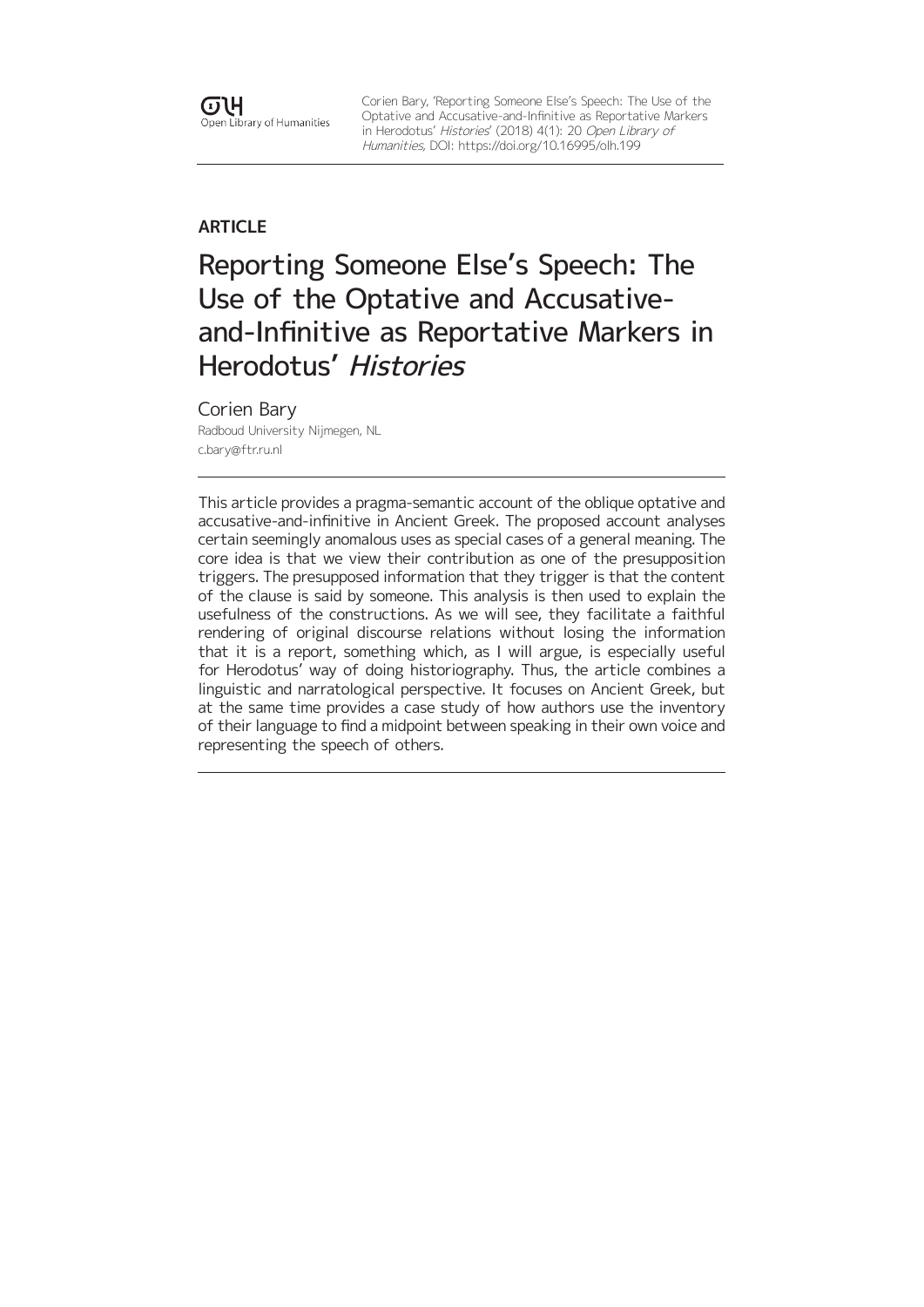## **1 Introduction**

Herodotus' *Histories* is a record of his inquiry into the origins of the Greco-Persian Wars (between 499 BC and 449 BC), as he states himself in the first sentence of the work.<sup>1</sup> Throughout the work, we find uses of the accusative-and-infinitive (AcI) construction that are familiar to classicists, but quite remarkable from a linguistic perspective. An example is given in (1):2

 $(1)$  Λέγεται say.pass.3sg prt prt other.acc send.pass.ptcp.acc messenger.acc δέ χα<mark>ί</mark> ἄλλον αποπεμφθέντα άγγελον ἐς Θεσσαλίην to Thessaly. ACC ART. GEN three-hundred. GEN these. GEN survive. INF τῶν τριηχοσίων τούτων περιγενέσθαι  $\tau\tilde{\omega}$ rel.dat name.acc be.inf Pantites.acc return.ptcp.acc prt this.acc ούνομα <u>είναι</u> Παντίτην<sup>.</sup> νοστήσαντα δ τοτον ές Σπάρτην, to Sparta. ACC because dishonor. MIDPASS. 3SG hang-himself. INF ώς ήτίμωτο, άπάγξασθαι. 'It is said that another of the three hundred survived because he was sent as a messenger to Thessaly. His name was Pantites. When he returned to Sparta, he was dishonored and hanged himself.' Hdt. 7.232

Example (1) is a speech report with an AcI construction as its complement. Interestingly, whereas the AcI construction in speech reports is usually directly dependent on a verb of saying, here it extends to the relative clause (τῷ οὔνομα εἶναι  $\Pi$ αντίτην 'whose name.acc to-be.inf Pantites.acc').<sup>3</sup> I single out the relevant part in (2) and use brackets to indicate the structure:

<sup>&</sup>lt;sup>1</sup> The first part of this article is based on Bary (2017), a publication of the proceedings of the 2015 International Colloquium on Ancient Greek Linguistics, but is made more accessible to a larger audience by adding a section about the Ancient Greek ways of reporting speech and glosses to the examples and by placing it within a larger crosslinguistic context. The present article also elaborates certain linguistic arguments against alternative accounts. The narratological part (sections 5 and 6) is entirely new.

<sup>2</sup> The citations of Herodotus' *Histories* are taken from Legrand's text edition (accessed via TLG). The translations given are either Godley's (via Perseus) or based on these. Throughout the article, I have underlined oblique infinitives and double underlined oblique optatives. Furthermore, I have used bold face for relevant verbs of saying and other elements that deserve special attention. As for the glosses, I have only given those that are helpful in determining the structure of the sentence. See Appendix *Glosses* for the abbreviations used in the glosses.

<sup>&</sup>lt;sup>3</sup> Although in Homer, at least, there is some ambiguity as to whether a certain form is a relative pronoun or anaphoric pronoun (see Probert, 2015: 159–61), in (1), in the absence of a coordinating particle (γάρ, δέ), τῷ is most likely a true relative pronoun.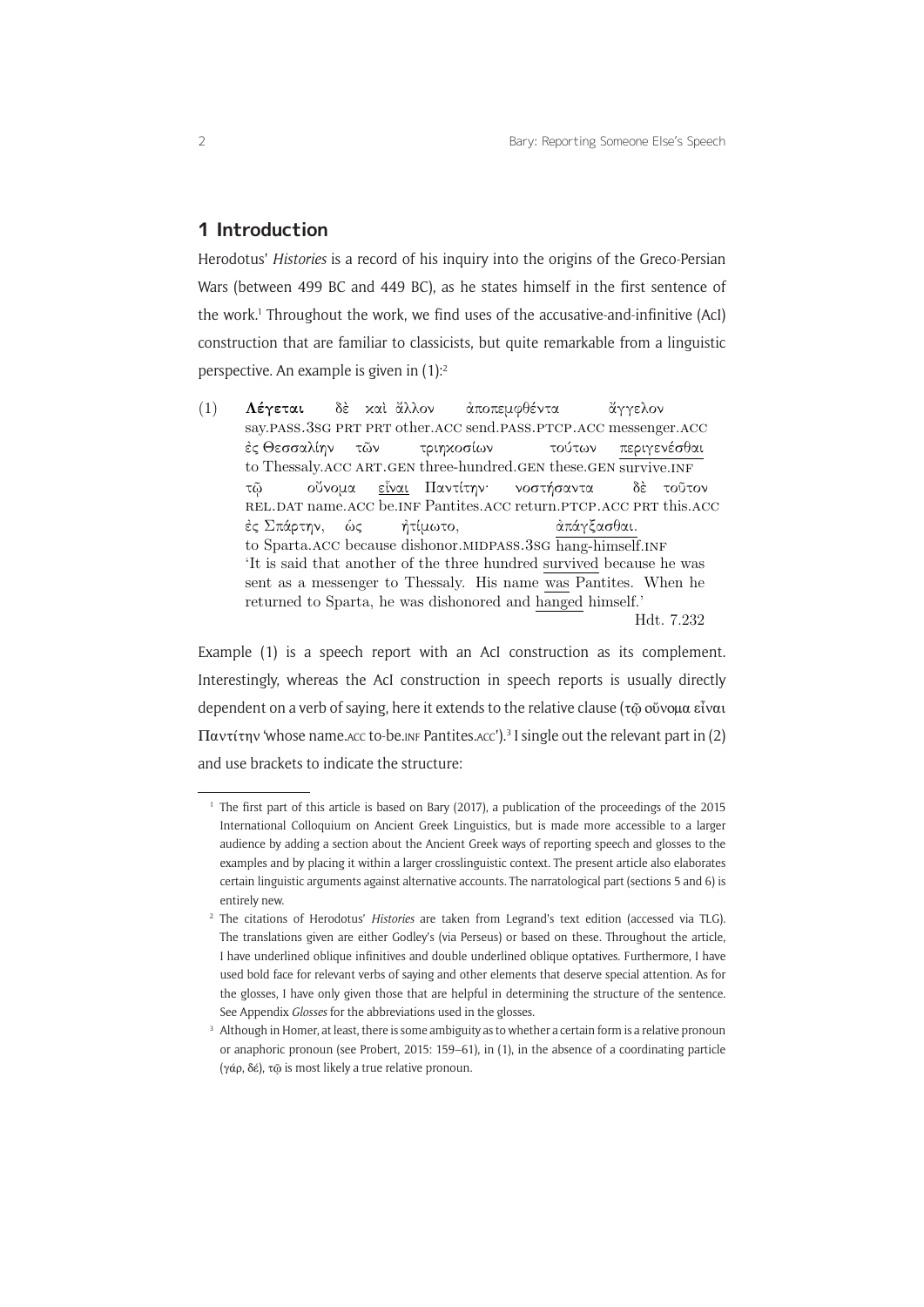(2) Λέγεται say.PASS. $3$ SG PRT PRT other.ACC δὲ xαὶ[ἄλλον ... περιγενέσθαι [τῷ survive.INF REL.DAT name.ACC ούνομα <u>εἶναι</u> Παντίτην·]] be.inf Pantites.acc lit.: 'It is said someone.acc to-survive, whose name.acc to-be Pantites.acc'

The AcI in (1) also extends to the continuation of the report (νοστήσαντα δὲ τοῦτον ἐς Σπάρτην … ἀπάγξασθαι 'after having returned to Sparta this.acc to-hang-himself. inf'). While both usages of the AcI are well known to classicists (see e.g. Smyth [1916, sections 1598–1600, and 1920, sections  $2630-4$ ], who sees the infinitive in subordinate clauses as attraction), they are puzzling from a linguistic point of view. Let us focus on the latter for now, the uses in continuations. While in this very example, one may argue that the continuation is still part of one and the same sentence, we will see that there are other cases where this is impossible. These cases show that we have to treat the continuations as independent main clauses. This is already interesting in itself for syntactic reasons since it means that we have nonfinite main clauses, but it also raises the question central in this article: what is the relation between the infinitive and the previously mentioned verb of saying, if not one of syntactic dependency? Not only the AcI, but also the so-called oblique use of the optative mood is found in such peculiar positions. We will see examples in section 3.

1 why, even though it is tempting to classify some of the peculiar uses as Free Indirect This article aims at a better understanding of these peculiar uses of the AcI and optative. In order to achieve this, I take a combined linguistic-narratological perspective. At the linguistic side, I present an analysis in pragmatic/semantic terms of the oblique uses of both markings in general from which the peculiar uses are then shown to come out as natural consequences. In this way, we also arrive at a better understanding of the linguistic relation between the oblique morphology in the complement and the embedding verb in the matrix clause. Next, I explain Discourse, it is fundamentally different from what we see in modern novels. The pragma-semantic analysis is then used to explain what these uses are useful for. As we will see, they facilitate a faithful rendering of original discourse relations without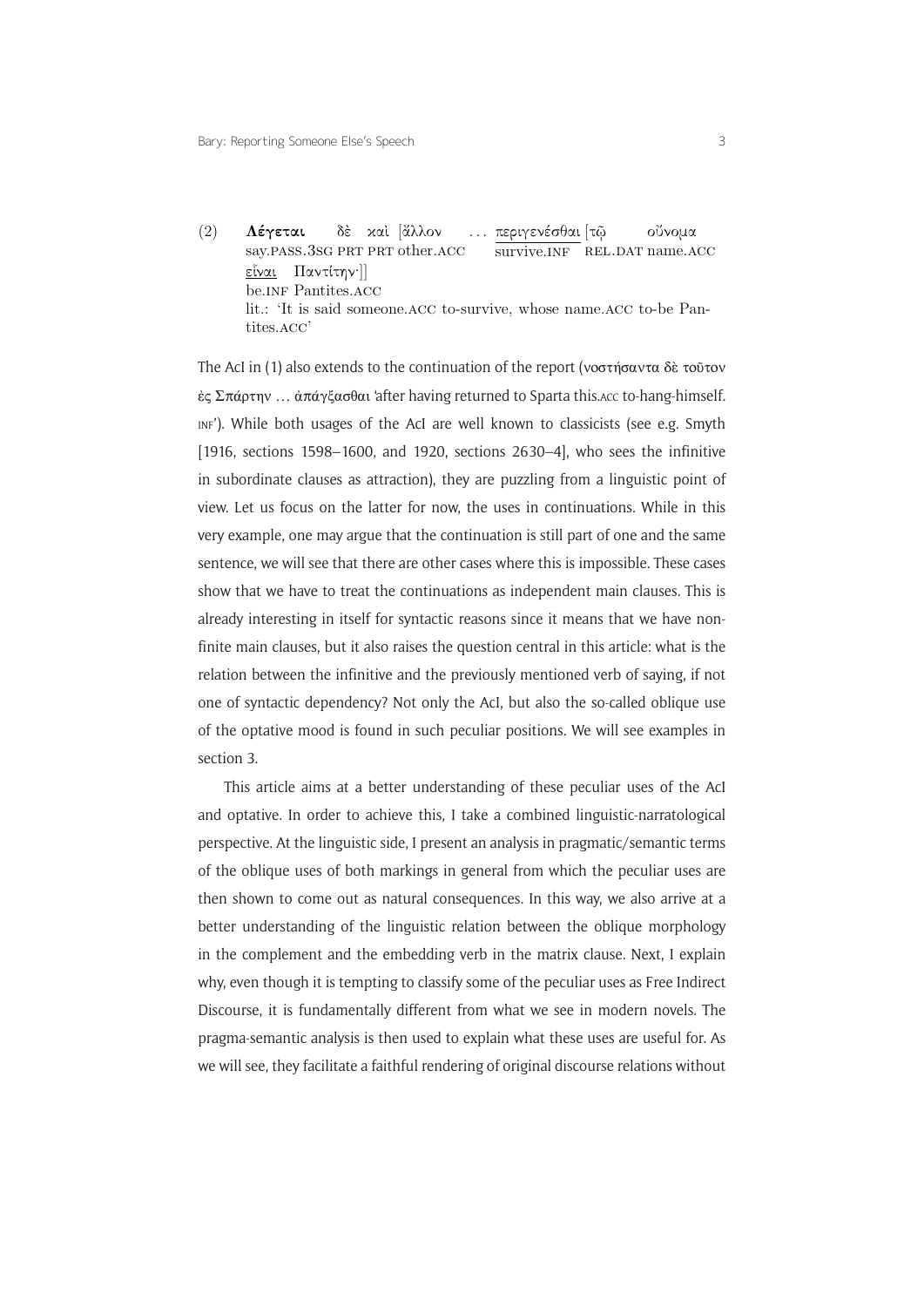losing the information that it is a report. This helps us to explain why Herodotus is the most prominent user of these constructions (and according to Cooper [1974: 25] for some uses even the only one). I argue that part of the answer can be found in Herodotus' narrative style: a combination of three traits of the Herodotean narrator makes this construction particularly suited for him.

At a higher level, the article provides a case study of how authors use the inventory of their language to find a midway between speaking in their own voice and representing the speeches of others. As such, this study may well shed some light on the use of similar tools in other languages, such as morphological evidentials in languages like Quechua (Faller, 2002) and Cheyenne (Murray, 2014), the reportative Konjunktiv (subjunctive) in German (Fabricius-Hansen and Sæbø, 2004), but also, for example, evidential uses of English *seem* and *must* (von Fintel and Gillies, 2010).

Throughout the article I will focus on Herodotus' narrative of the battle of Thermopylae (*Histories* 7.207–233), one of the most famous battles in Ancient Greek history. For readers not familiar with the language, I will first say a few words about speech reports in Ancient Greek in the next section (section 2). Then, in section 3, I will present the data and explain in more detail why certain alternative accounts could not work. In section 4, I will develop the analysis in terms of presuppositiontriggers, followed by the comparison with Free Indirect Discourse in section 5. Section 6 discusses the usefulness of the construction and why Herodotus is the most prominent user.

#### **2 Three Report Constructions**

In Ancient Greek indirect discourse, a verb of saying can take as its complement:

- a) a regular indicative finite *that*-clause (Ancient Greek complementizers: ὡς, ὅτι);
- b) a finite *that*-clause with the verb in a special mood, called the optative, formed by a suffix inserted between verb stem and inflection (only possible when the matrix verb is in past tense); and
- c) an infinitival clause.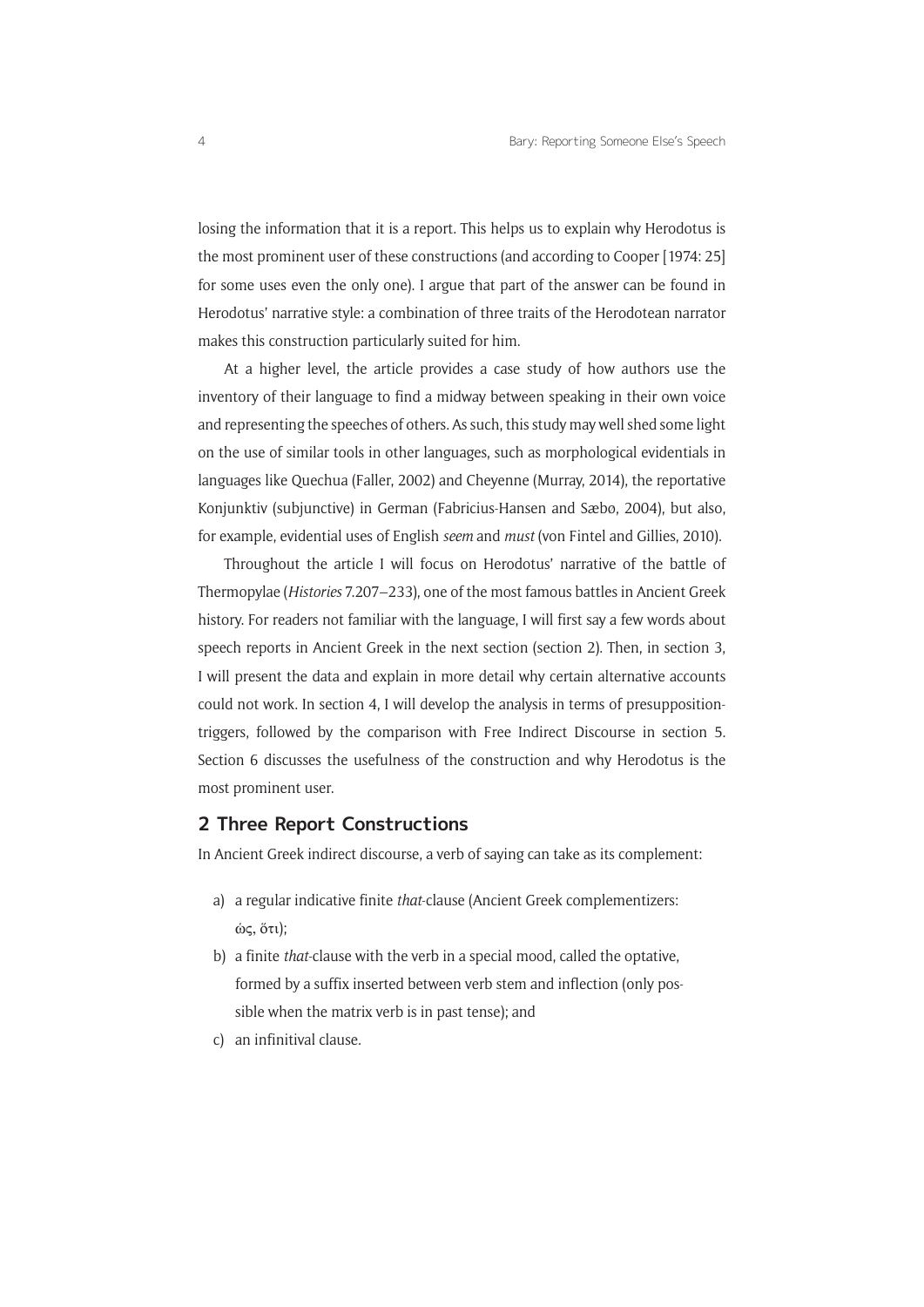In (3) we see (constructed) examples of each, all reporting the utterance γράφω 'I am writing':

(3) a.  $\epsilon \lambda \epsilon \epsilon \epsilon \nu$ say.PST.3sG COMP write.PRS.3sG τι γράφει b. έλεξεν say.PST.3sG COMP write.OPT.3sG τι γράφοι c. *έ*φη say.PST.3sG write.INF γράφειν 'He said that he was writing'

The use of the optative in speech reports is called the *oblique optative*. It resembles the reportative subjunctive (Konjunktiv) in German (see e.g. Fabricius-Hansen and Sæbø, 2004). I extend the use of the word *oblique* to infinitival constructions used in speech reports, as in (3c).4

In such infinitival constructions, Ancient Greek does not express the subject of the complement's verb if it is co-referential with that of the matrix verb, as in (3c). If it is not co-referential, the subject of the infinitival clause is marked with an accusative case. So, literally, 'he-said her-acc to-write' translates as 'he said that she was writing'. This construction is called the accusative-and-infinitive construction, AcI (Accusativus cum Infinitivo) for short.

As a final remark, I mention that Ancient Greek is a non-Sequence-of-Tense language (Bary, 2012). Simply put, this means that the tense from the original utterance is retained in the report without modification. We see this in (3a) where the present tense from the original is retained in the Greek report, while in the English translation we use a past tense (the present tense being only possible in specific cases, see e.g. Abusch, 1997; Bary and Altshuler, 2015; Bary et al., forthcoming).

<sup>4</sup> I have switched to a different verb of saying in 3c since the verb λέγω with the infinitive, especially in the active, is generally used to express a command (e.g. Smyth, 1916: section 1572). In general, the preferences of a specific speech verb for a certain kind of complementation and the resulting meaning effects are quite intricate.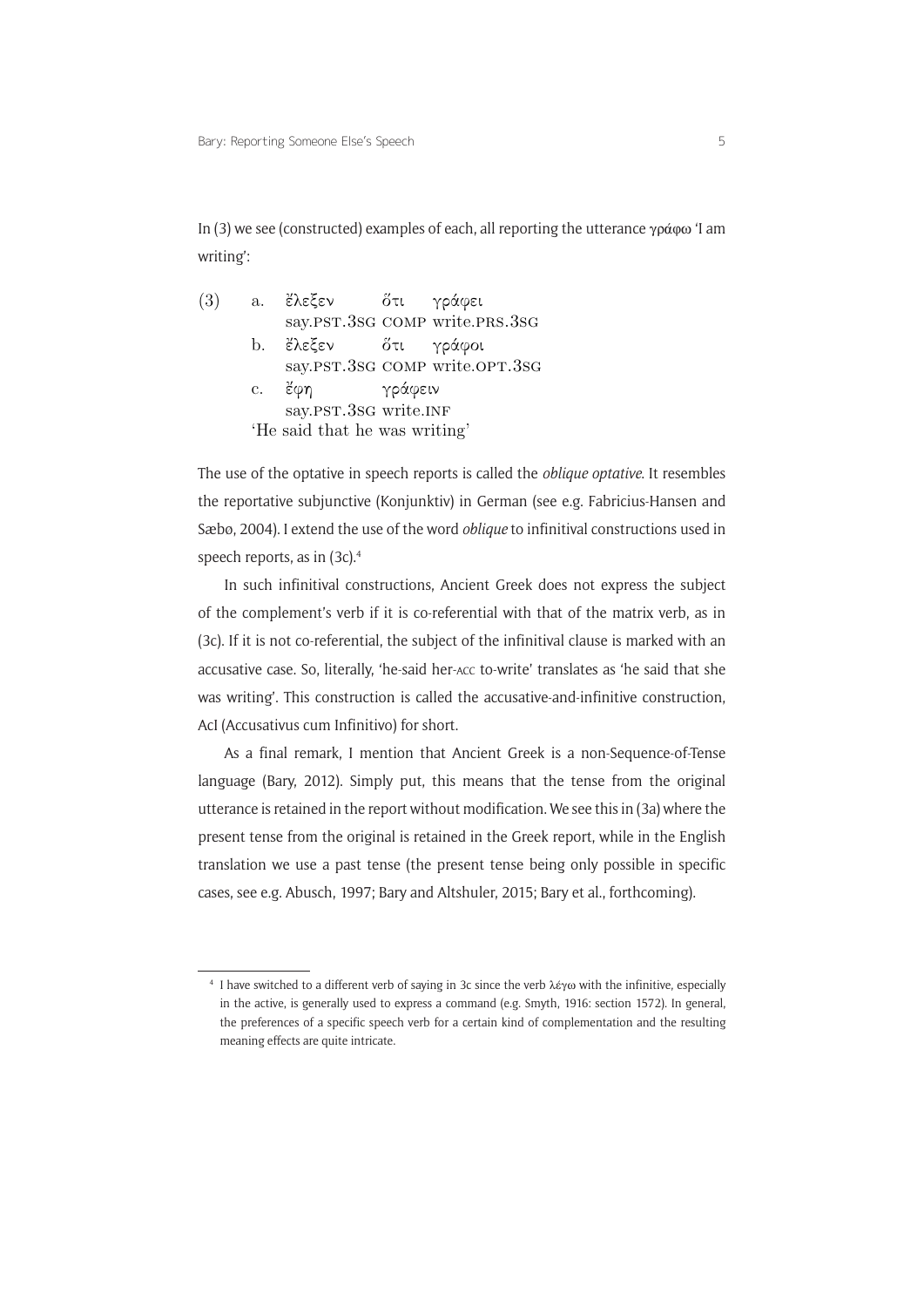#### **3 Uses of the Reportative Markers**

In this section, I will introduce some more terminologies and present a short overview of the various oblique uses of the optative and AcI. We find the Ancient Greek oblique optative usually in combination with a verb of saying or thinking on which the clause with the optative depends syntactically, as in (3b). The same holds for the oblique AcI, as in (3c). Examples from Herodotus are given in (4) and (5), respectively:

- (4) ενθαῦτα Υδάρνης then Hydarnes.nom ... εἴρετο Ἐπιάλτην ask.3sg Epialtes.acc of-what-country.nom <mark>ό</mark>χοδαπὸς εἴη was.OPT.3SG ART.NOM army.NOM  $\delta$ στρατός· 'Hydarnes asked Epialtes what country the army was from.' Hdt. 7.218
- $(5)$  Ούτω in-this-way PRT Io.ACC to Egypt.ACC come.INF say.3PL Persians.NOM μὲν Ίοῦν – ἐς Αἴγυπτον – <u>ἀπιχέσθαι</u> **λέγουσι Π**έρσαι

'The Persians say in this way Io came to Egypt' Hdt. 1.2

I will use the term *reportative markers* as a cover term for the oblique uses of the AcI and optative, and I will refer to their use exemplified in (4) and (5), where they occur in clauses that depend syntactically on a verb of saying, as the *normal use*. As we have already seen in the introduction, apart from this normal use, the reportative markers can also be used in more peculiar positions. I distinguish four positions and label them (i) to (iv). In (1) the AcI is used (i) in a subordinate clause within a report. In addition, the markers can also be used (ii) in continued indirect discourse, stretching over more than one sentence. (1) could be a case in point, but here we could also argue that it is still one and the same sentence. With other instances, this seems rather implausible, however. Consider (6), in which we have a say-construction (λέγοντες δι' άγγέλων 'saying through messengers'), followed by four optatives, after which Herodotus switches to AcIs.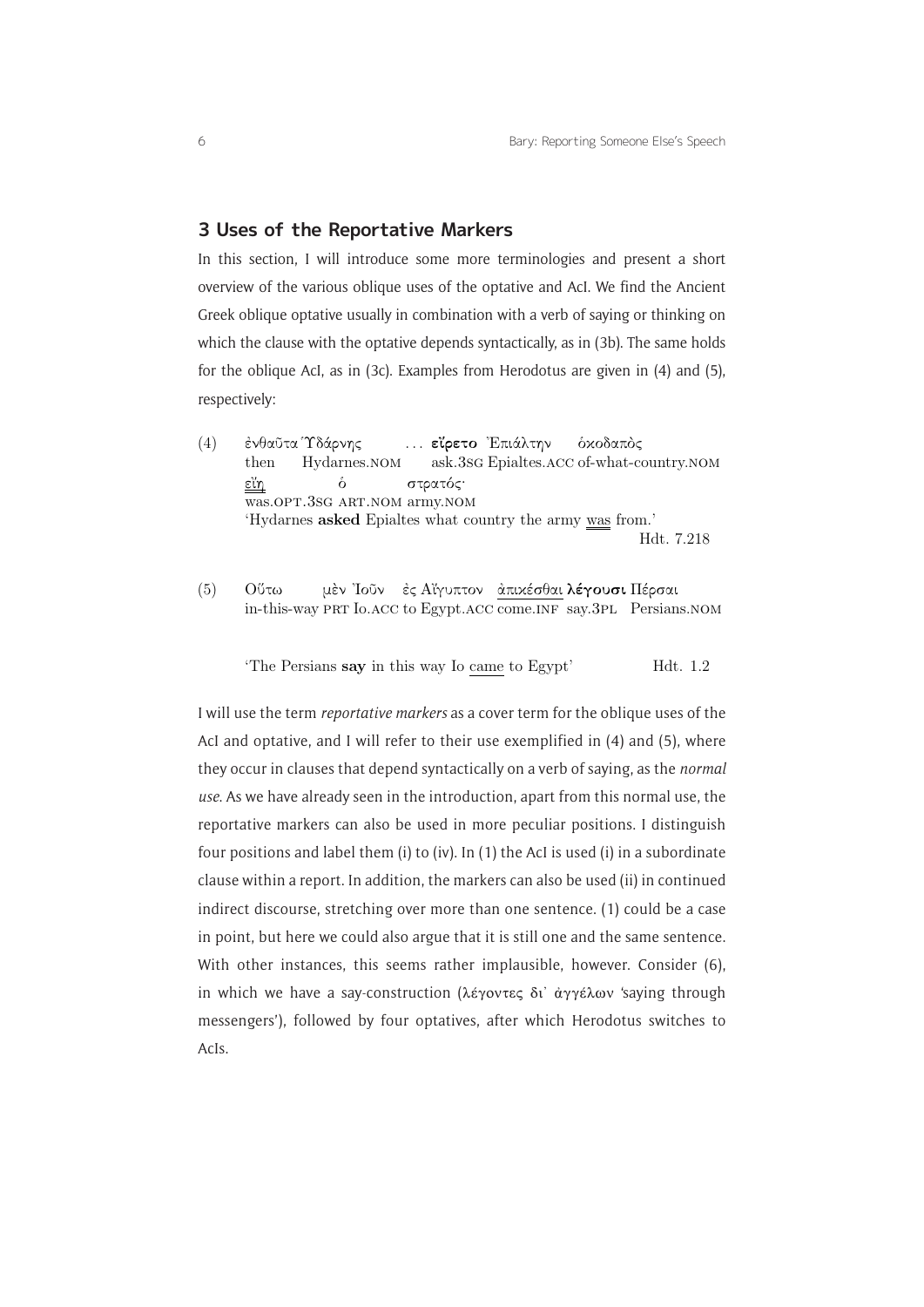(6) — Πρὸς τούτοισι ἐπίχλητοι ἐγένοντο Λοχροί τε οἱ Ὀπούντιοι πανστρατιή και Φωκέων χίλιοι. Αύτοι γάρ σφεας οι Έλληνες επεκαλέσαντο, λέγοντες δί άγγέλων ώς αύτοι μεν ήχοιεν πρόδρομοι τῶν ἄλλων, οί δέ λοιποί των συμμάχων προσδόχιμοι πάσαν είεν ήμέρην, ή θάλασσά τέ σφι <u>εἴη</u> έν φυλακῆ ὑπ' Άθηναίων τε φρουρεομένη καὶ Αίγινητέων καί τῶν ές τὸν ναυτικὸν στρατὸν ταχθέντων, καί σφι εἴη δεινὸν οὐδέν· ού γάρ θεόν είναι τον επιόντα επί την Ελλάδα άλλ' άνθρωπον, είναι δέ θνητόν ούδένα ούδε έσεσθαι τῷ κακόν εξ άρχης γινομένω ού συνεμίχθη, τοΐσι δε μεγίστοισι αύτῶν μέγιστα όφείλειν ὦν και τον επελαύνοντα, ώς εόντα θνητόν, άπό της δόξης πεσεῖν ἄν. Hdt. 7.203 'In addition, the Opuntian Locrians in full force and one thousand Phocians came at the summons. The Hellenes had called upon them telling them through messengers that this was only the advance guard, that the rest of the allies were expected any day now, and that the sea was being watched, with the Athenians and Aeginetans and all those enrolled in the fleet on guard. There was nothing for them to be afraid of. For the invader of Hellas was not a god but a human being, and there was not, and never would be, any mortal on whom some amount of evil was not bestowed at birth, with the greatest men receiving the largest share. The one marching against them was certain to fall from pride, since he was a mortal.'

Here the length and, as we will see, in particular the presense of the particle  $\gamma \dot{\alpha}$ , makes it unnatural to consider this as belonging to one and the same sentence.

Moreover, we find the reportative markers (iii) in cases where the verb of saying is mentioned only parenthetically, as in (7):

1 learned the truth only too well.' (7) Υπό δέ μεγάθεος της πόλιος, ώς λέγεται ύπο των ταύτη οίκημένων, των περί τα έσχατα της πόλιος ήλωκότων τούς το μέσον οικέοντας τῶν Βαβυλωνίων οὐ μανθάνειν ήλωκότας, ἀλλά (τυχεῖν γάρ σφι έοῦσαν όρτήν) χορεύειν τε τοῦτον τὸν χρόνον καὶ ἐν εὐπαθείησι εἶναι,  $\dot{\varepsilon}$ ς δ δή $\dot{\varepsilon}$  καὶ τὸ κάρτα ἐπύθοντο.  $Hdt$ . 1.191 'because of the great size of the city, as is said by those who dwell there, the inhabitants of the middle part did not know that those in the outer parts of it were overcome; all this time (since there happened to be a festival) they were dancing and enjoying themselves, until they

In (7), we have a parenthetical say-construction (ώς λέγεται ὑπὸ τῶν ταύτῃ οἰκημένων 'as said by those who dwell there'), followed by a series of AcIs. Although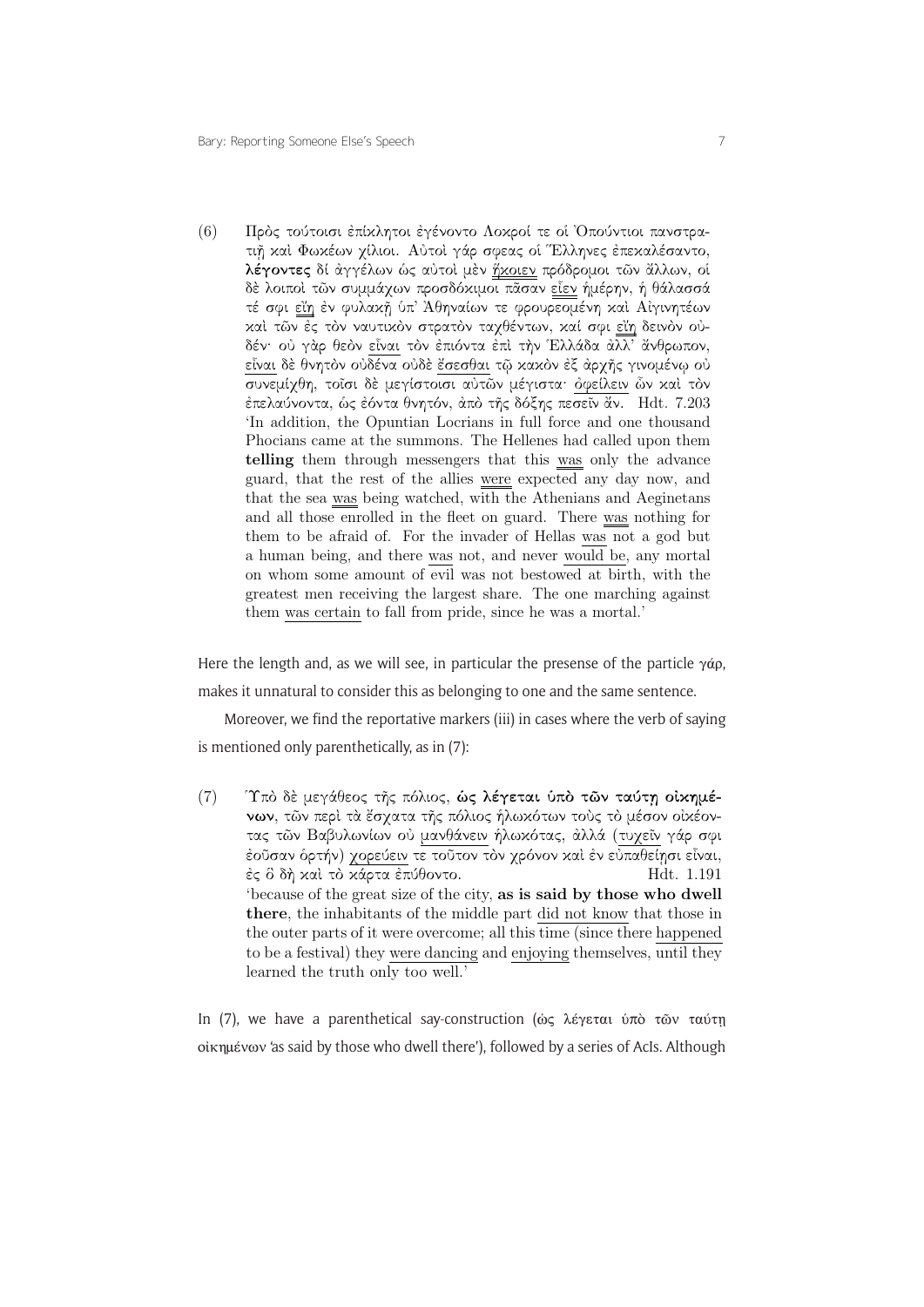these infinitives do indicate that we have to do with a report, syntactically they do not depend on the verb of saying.

Lastly, the reportative markers can also be used (iv) without explicit mentioning of a verb of saying or thinking.<sup>5</sup> This is exemplified in (8):

(8) — Λαβόντες δὲ αὐτὸν οἱ Πέρσαι ἤγαγον παρὰ Κῦρον. Ὁ δὲ συννήσας πυρὴν μεγάλην ἀνεβίβασε ἐπ' αὐτὴν τὸν Κροῖσόν τε ἐν πέδησι δεδεμένον καί δις έπτὰ Λυδῶν παρ' αὐτὸν παΐδας, ἐν νόφ ἔχων εἴτε δὴ ἀκροθίνια ταῦτα καταγιεῖν θεῶν ὅτεῳ δή, εἴτε καὶ εὐχὴν ἐπιτελέσαι θέλων, εἴτε καί πυθόμενος τον Κροΐσον είναι θεοσεβέα τοῦδε είνεκεν άνεβίβασε επὶ τὴν πυρήν, βουλόμενος είδέναι εἴ τίς μιν δαιμόνων ῥύσεται τοῦ μὴ ζώοντα κατακαυθῆναι. Τὸν μὲν δὴ ποιέειν ταῦτα. Τῷ δὲ Κροίσῳ ἑστεῶτι ἐπὶ τῆς πυρῆς ἐσελθεῖν, καίπερ ἐν κακῷ ἐόντι τοσούτῳ, τὸ τοῦ Σόλωνος, ὥς οί εἴη σὺν θεῷ εἰρημένον, τὸ μηδένα εἶναι τῶν ζωόντων όλβιον. Ώς δε άρα μιν προσστήναι τοῦτο, ἀνενεικάμενόν τε καί ἀναστενάξαντα έκ πολλῆς ήσυχίης ές τρίς <u>ὀνομάσαι</u> "Σόλωνὢ. Καί τὸν Κύρον άκούσαντα κελεύσαι τους έρμηνέας έπειρέσθαι τον Κροΐσον τίνα τούτον έπικαλέοιτο, καί τούς προσελθόντας έπειρωταν. Κροΐσον δὲ τέως μὲν σιγὴν ἔχειν εἰρωτώμενον, μετὰ δέ, ὡς ἠναγκάζετο, εἰπεῖν ...<sup>-</sup> Hdt. 1.86

'The Persians took him and brought him to Cyrus, who erected a pyre and mounted Croesus atop it, bound in chains, with twice seven sons of the Lydians beside him. Cyrus may have intended to sacrifice him as a victory-offering to some god, or he may have wished to fulfill a vow, or perhaps he had heard that Croesus was pious and put him atop the pyre to find out if some divinity would deliver him from being burned alive. So Cyrus did this. As Croesus stood on the pyre, even though he was in such a wretched position it occurred to him that Solon had spoken with god's help when he had said that no one among the living is fortunate. When this occurred to him, he heaved a deep sigh and groaned aloud after long silence, calling out three times the name "Solon." Cyrus heard and ordered the interpreters to ask Croesus who he was invoking. They approached and asked, but Croesus kept quiet at their questioning, until finally they forced him and he said . . . '

<sup>&</sup>lt;sup>5</sup> This construction is rare. In addition to (8) (which continues for a few more sentences), De Bakker (2007: 33, 25n and appendix II), who calls it a plain Independent Declarative Infinitive Clause, mentions two passages: Hdt. 1.59.3 and 2.162.4-6. Cooper (1974: 72–6) mentions two more instances: 3.14.10-11 and 3.23.2-3.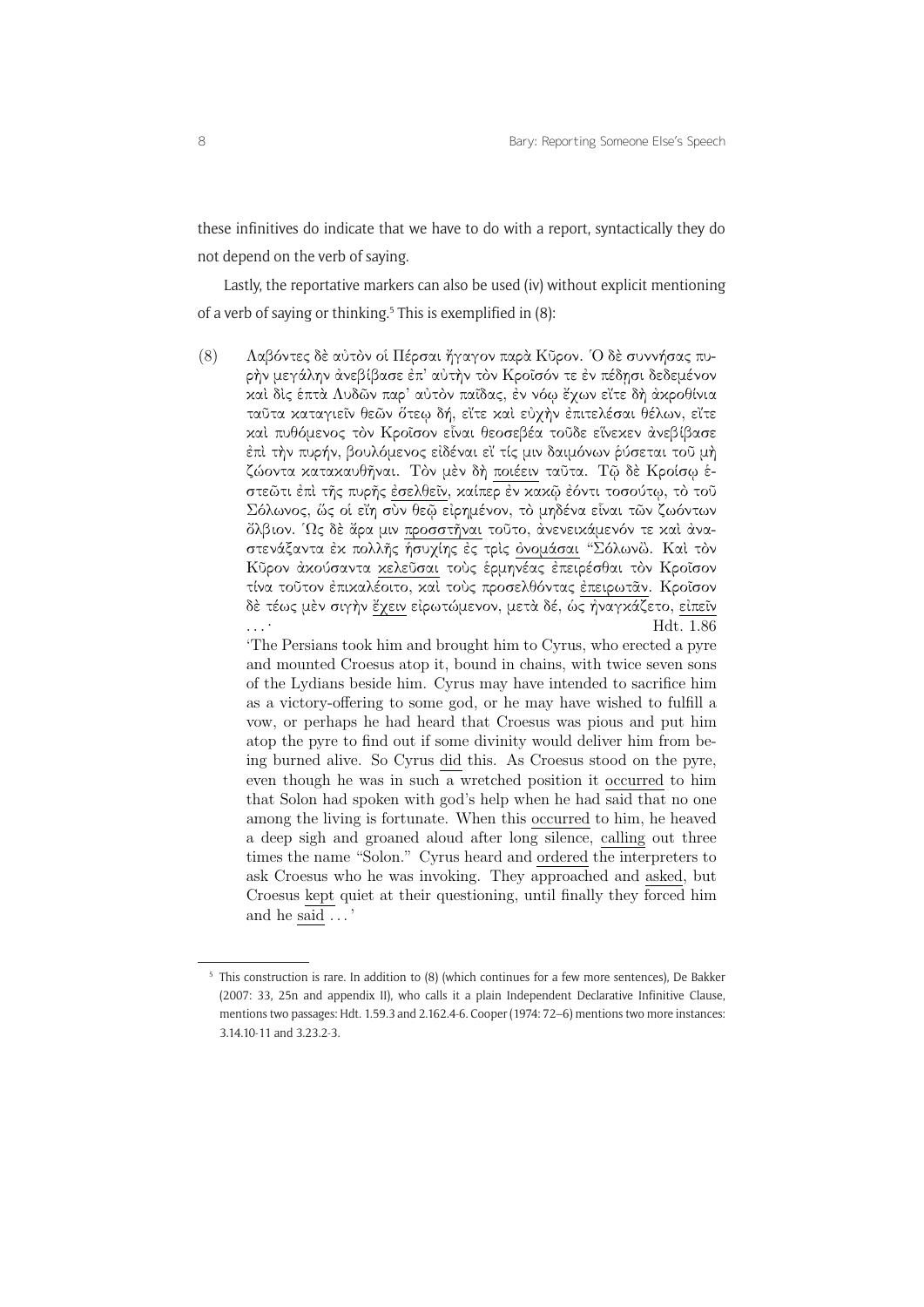Here, no verb of saying is present. In the middle of the story, Herodotus suddenly starts using infinitives, probably to indicate that he is reporting what he has heard from others  $6$ 

These more peculiar uses (i) to (iv) form a challenge for a linguistic analysis of these reportative markers. Had we only the normal use of the reportative markers (the use in which they occur in a clause that syntactically depends on a verb of saying), we could try to develop an analysis along syntactic lines, especially in view of the fact that there is no clear contribution to the meaning in those cases (I will come back to this later).<sup>7</sup> Then the reportative markers could be considered a case of agreement (or maybe concord) with the verb of saying, without introducing a meaning element themselves (compare the third person inflection -*s* in English that agrees with the subject, but does not contribute to the overall meaning itself). In view of the more peculiar cases described in this section, however, this is untenable. For one thing, in these cases the markers do contribute information that we would otherwise not have had, namely that the content is said. Moreover, there is nothing in the sentence that the reportative marker can depend on syntactically.

Let us work this out in some more detail. Why could it not be a case of syntactic dependency on a verb of saying? If it were, we would either have to treat the whole report as one long sentence depending on an initial verb of saying or we would have to say that it's more than one sentence and stipulate that there are implicit verbs of saying in the post-initial sentences. To begin with the first option, examples like (7) and (8) already show that this is not possible as a general solution, since here there is no verb of saying that it could possibly stand in a relation of syntactic dependency to. But for (6) as well, this is untenable since it has the particle γάρ in the reported speech, a particle that, as a rule, introduces main clauses, which means that here

<sup>6</sup> See Cooper (1974: 72–6) for an interpretation of these occurrences.

<sup>7</sup> It is a topic of debate whether the use of the oblique optative has a certain effect, for example, indicating distance. See e.g. Neuberger-Donath (1983), Basset (1984), Basset (1986), Cristofaro (1996), Faure (2010), and Wakker (1994: 299–300).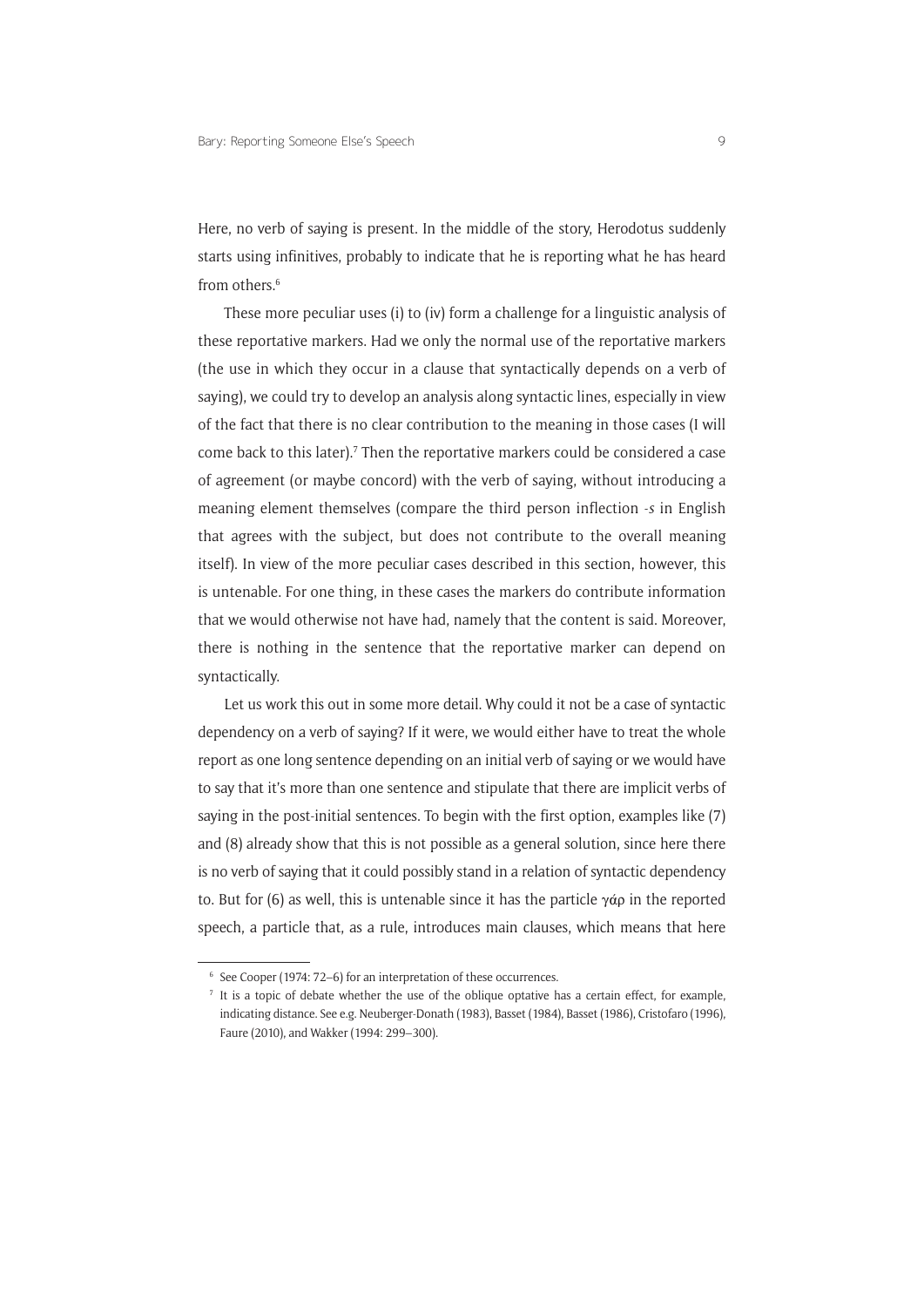a new sentence starts. A final argument against this option comes from examples like (9), where the initial explicit verb of saying is one expressing a command, while the continuation, without explicit verb, is interpreted to be just said (and not commanded), showing that the reportative markers cannot be said to still depend on the explicit verb:

 $(9)$   $\dot{6}$ he.NOM PRT they.ACC to Lacedaemon.ACC order.2SG go.INF not δέ αύτοὺς είς Λακεδαίμονα **εχέλευεν** <u>ίέναι</u>· ού γὰρ εἰναι χύριος PRT be.INF empowered.NOM self.NOM αύτός. 'He recommended them to go to Lacedaemon; for (he said that) he was not himself empowered to act' X. H. 2.2.12

This leaves us with the second option: we have to do with separate main clauses, but with implicit verbs of saying. As Haug, Jøhndal & Solberg (2017) argue for similar cases in Latin, it is again the particles that show that this option is untenable. They discuss the Latin particle *enim* 'for', which is the rough functional equivalent of Ancient Greek γάρ. In short, their argument is that the discourse relation the particle expresses (simply put, one of causality) can be seen to be a relation at the level of the *content* of the reported speech. Consider (7), for example, which contains γάρ in the sentence in parentheses. γάρ, like *enim*, always scope over the whole of its sentence. If there were an implicit verb in this sentence, we would expect γάρ to scope over that as well, resulting in the interpretation that *saying that* there happened to be a festival was a cause that the people were dancing. The actual interpretation is, of course, that a causal relation holds between the (events expressed by the) AcI clauses directly: γάρ marks there being a festival as the cause of the dancing. This means that the stipulation of a null verb would give the wrong predictions.

In light of these problems that an analysis in terms of a syntactic dependency will inevitably have, I will opt for a different route and analyze the various uses of the reportative markers along pragma-semantic lines, following Bary and Maier (2014). The main idea is that reportative markers are presupposition triggers. As will be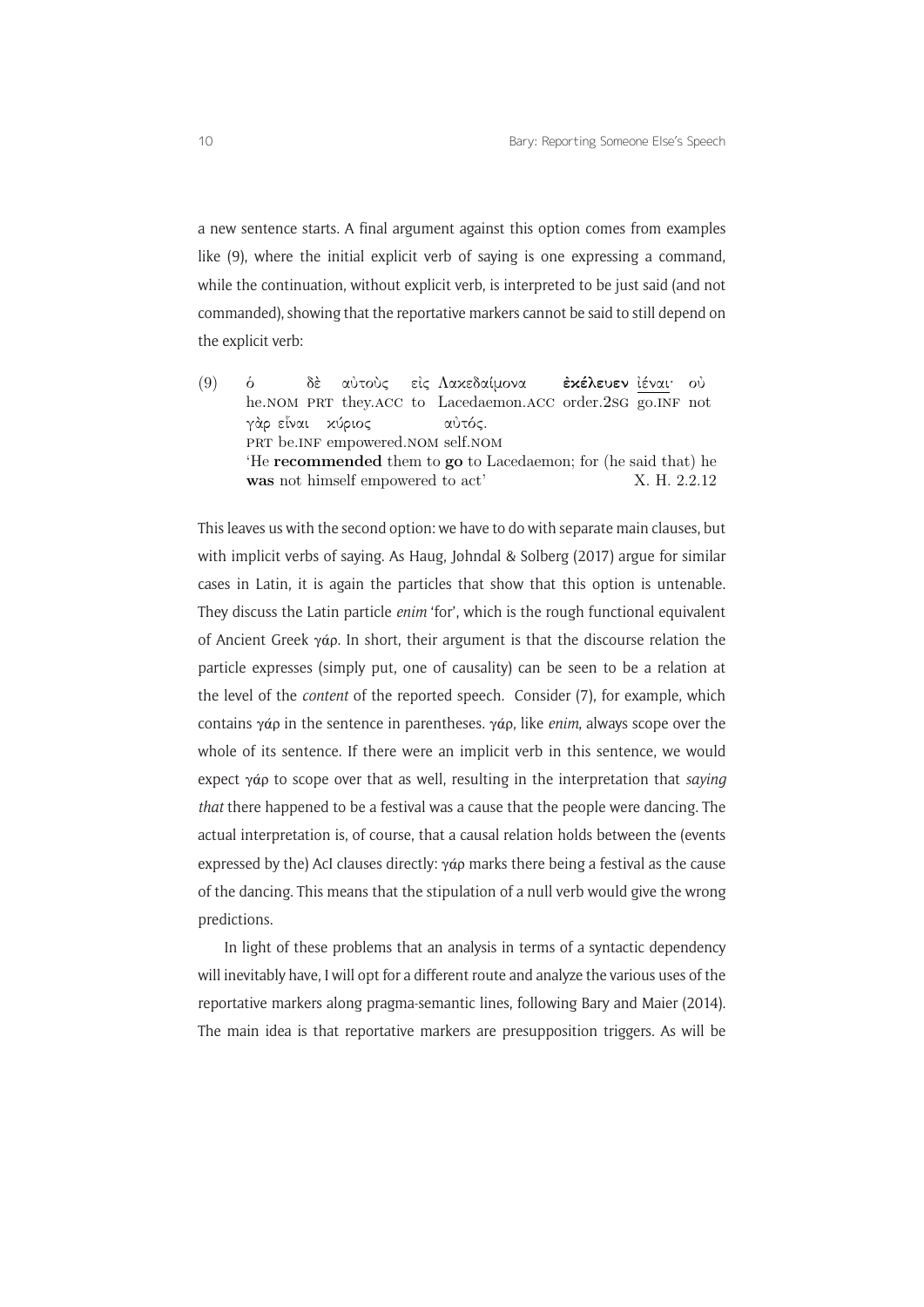explained in the next section, this allows for a uniform treatment of both the normal and the peculiar uses of the reportative markers.<sup>8</sup>

From a narratological perspective, this article aims to explain the use and usefulness of these constructions, and, in particular, why Herodotus is the most prominent user of them. According to Cooper, Herodotus seems to be even the sole author where we find uses (iii) (with a parenthetical speech verb) and (iv) (absolutely free) with the AcI (Cooper, 1974: 25, 5n). Categories (i) and (ii) (the uses in subordinate clauses and continued reports, respectively) are more wide-spread,<sup>9</sup> although the use of the infinitive for very long passages again seem to be a peculiarity of Herodotus (De Bakker [2007: 33–4] mentions the story of pharaoh Rhampsinitus and the thief with its 947 words as the longest uninterrupted instance). If the Ancient Greek language apparently allows for these uses, we need to understand why it is Herodotus in particular who uses them. A tentative answer to this question will be provided in section 5.

#### **4 Reportative Markers as Presupposition Triggers**

As we have seen in the previous section, the reportative markers show the following behaviour. If they are not embedded under a verb of saying, they clearly contribute something to the meaning of the sentence as a whole, namely that what is expressed is a report of an utterance by someone else. In the normal case, however, if they *are* embedded under a verb of saying, there is no clear contribution, since the embedding verb already tells us that the complement is reported. In particular, in the latter case,

<sup>8</sup> For a more technical implementation, the interested reader might like to consult Bary and Maier (2014), which improves on Fabricius-Hansen and Sæbø's (2004) account of the German reportative subjunctive.

<sup>9</sup> Outside Herodotus, examples of the use in subordinate clauses are e.g. Xenophon *Anabasis* 2.2.1 (infintive) and 3.1.9 (optative); of continued reports Plato *Parmenides* 127, *Symposium* 174d and Thucydides 6.49 (infinitive) and Xenophon *Anabasis* 7.3.13 (optative). The presence of secondposition connectives such γάρ and οὖν in these examples show that, even though the usage of the reportative markers is more restricted in these authors than in Herodotus, a purely syntactic account still would not work if we restricted ourselves to Attic Greek only (i.e. if we excluded Herodotus). Plato's *Symposium* is very interesting to look at in this respect since almost the entire work is an account of a story that Plato heard from someone else.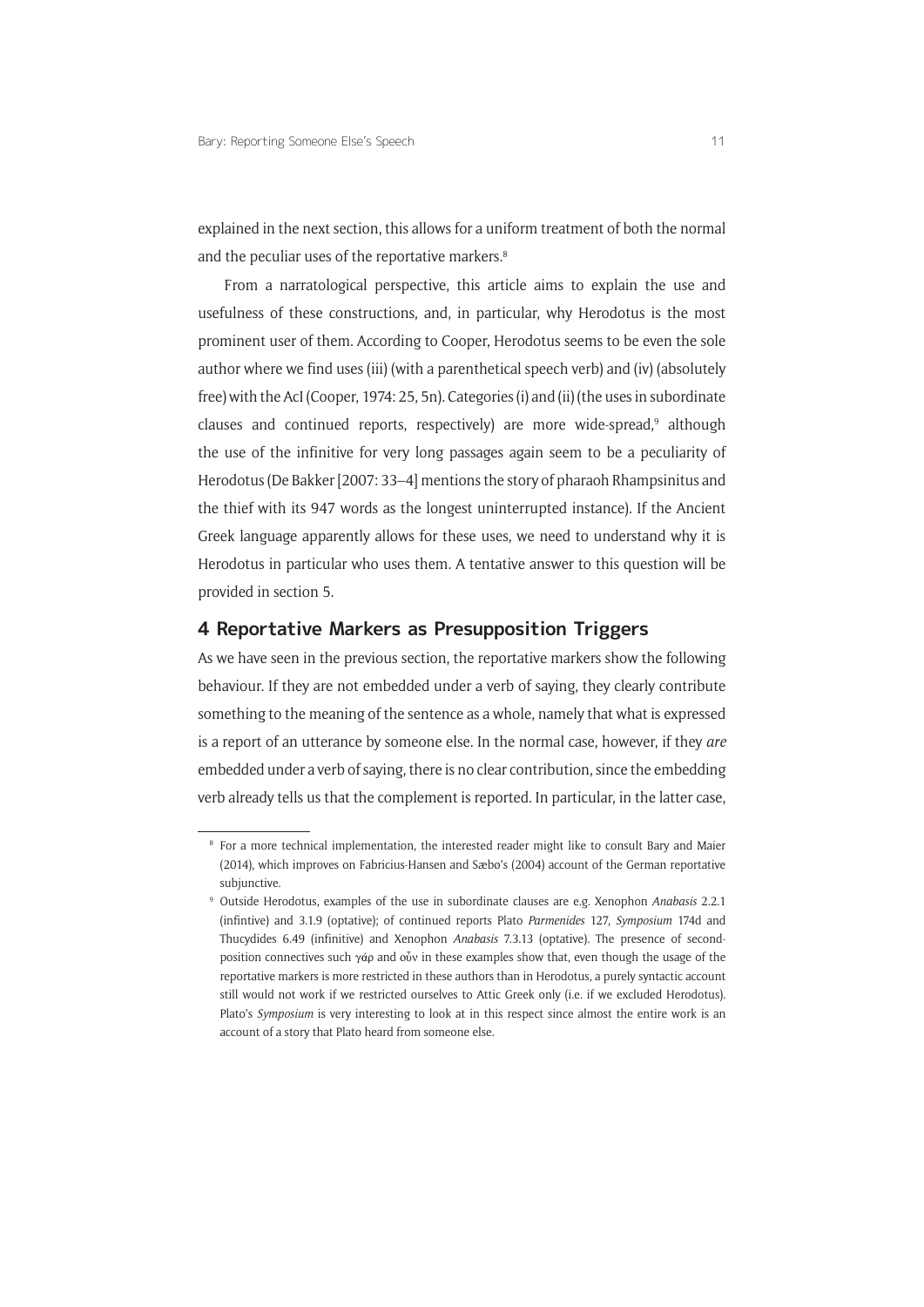we do not get a reduplication of reports (*it is said that it is said that* …). This means that we have the following desiderata for the semantics of reportative markers: whatever their semantics are, they should turn a clause into a report if the clause in question is not overtly embedded, but dissolve if it is. As we will see, this is exactly the behaviour of presupposition triggers.

Presuppositions can be characterized as information that is taken for granted by the participants in a conversation (see Van der Sandt [2015] for a good introduction to the topic of presuppositions). This information has a different status from information that is presented as new. Consider (10), where the presupposition is written in a smaller size:

## (10) The king of the Netherlands likes to swim $_{\text{The Netherlands has a king}}$

By uttering (10), a speaker presupposes that the Netherlands has a king and conveys as new information that he likes to swim. The distinction between information that is presupposed and information that is presented as new is encoded in our language. In (10), it is the use of the definite description *the king of the Netherlands* that induces or triggers the presupposition. But the class of presupposition triggers is much broader, and also includes, for example, verbs like *to stop* or *to know*. If someone utters (11), we infer from that that Peter used to smoke.

## (11) Has Peter stopped smoking? $P_{\text{Peter used to smoke}}$

The information that Peter used to smoke is a presupposition and it is triggered by the use of the verb *to stop*. Similarly, in (12) we infer that Beijing was formerly romanized as Peking, a presupposition triggered by the use of the verb *to know*, the presupposition trigger.

(12) John didn't know that Beijing was formerly romanized as  $Peking.$ Beijing was formerly romanized as Peking

There are tests to determine whether a linguistic element is a presupposition trigger. These diagnostics are based on the fact that presuppositional information tends to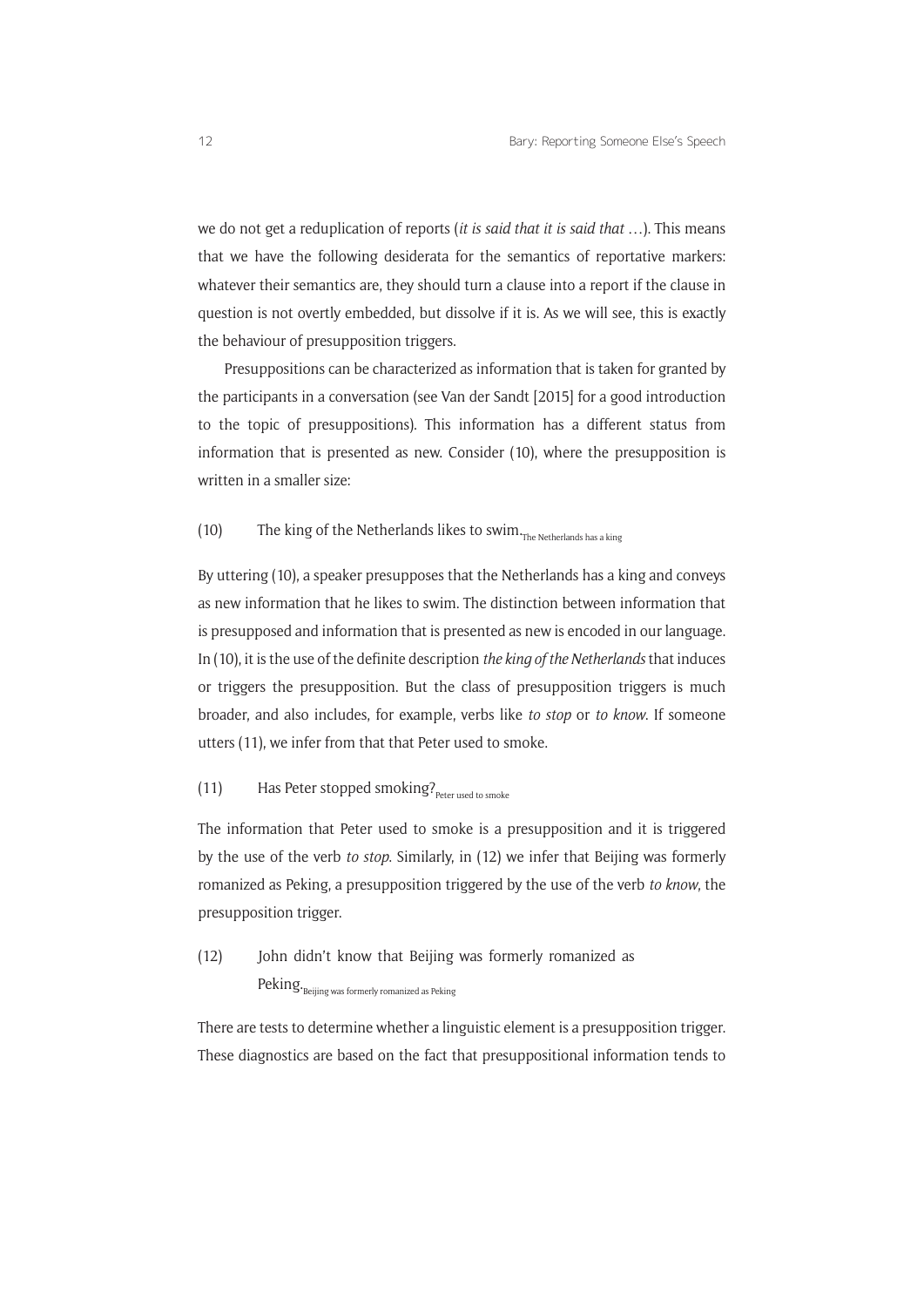emerge as inferences in environments where standard inferences do not survive (Van der Sandt, 2015: 330). One test is constancy under negation. Applied to (9), this gives us:

(13) The king of the Netherlands does not like to swim.<sub>The Netherlands has a king</sub>

In (13), the presuppositional information that the Netherlands has a king is preserved (and hence passes the test) and only the non-presuppositional part (i.e. that he likes to swim) is negated.

Presuppositional information is often given explicitly in the preceding discourse, as in (14):

(14) Last year, when I was at his place, Peter was a heavy smoker. But has he stopped smoking now? Peter used to smoke

On a Van der Sandtian (1992) account of presuppositions, in which presuppositions are treated as anaphora (in the discourse semantic sense of the word, i.e. elements that need to be resolved in the textual context), the presupposed information in this case binds to this preceding material ('binding', too, understood in the discourse semantic sense and not as in e.g. Binding Theory). However, presuppositions can also be used to make shortcuts, as Karttunen remarked:

People do make leaps and shortcuts by using sentences whose presuppositions are not satisfied in the conversational context. This is the rule rather than the exception … If the current conversational context does not suffice, the listener is entitled and expected to extend it as required. He must determine for himself what context he is supposed to be in on the basis of what was said and, if he is willing to go along with it, make the same tacit extension that his interlocutor appears to have made. (Karttunen, 1974: 191)

Example (15) illustrates this:

(15) John lives in the third brick house down the street from the post office. (Karttunen, 1974: 191)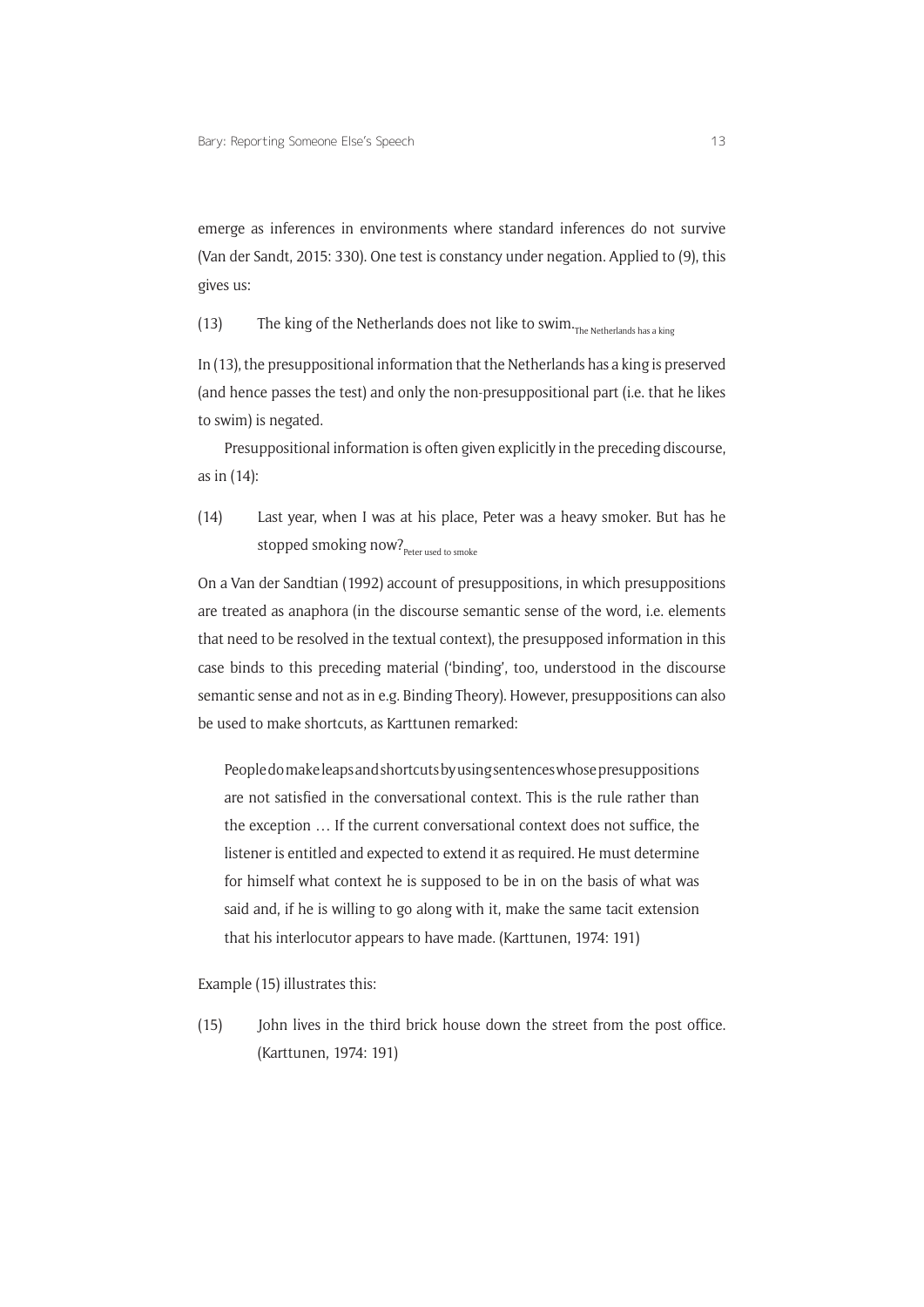It presupposes that there is a post office, a street going down to it and at least three brick houses there, and the speaker asserts that John lives in the third of them. Still, even if the presuppositional information is not already part of the common ground of the participants of the conversation, (15) can be uttered felicitously. This is also possible with the examples in (10), (11), and (12). The presuppositional information is then said to be *accommodated* by the hearer, a term introduced by Lewis (1979b), to deal with the non-presuppositional part of the utterance.

Following Bary and Maier (2014) and building on Fabricius-Hansen and Sæbø (2004) and Schwager (2010) for the German reportative subjunctive and Tagalog *daw*, respectively, I claim that the reportative markers of Greek are also presupposition triggers. The presupposition that they trigger is that someone said the content expressed by the clause that contains this marker.

In the following examples, I will abbreviate this presupposition as said, as in  $(16)$ , where this presupposition is triggered by the optative:

 $(16)$   $\lbrack \omega \zeta$ COMP self.NOM PRT come.OPT.3PL advance guard.NOM ART.GEN αύτοι μὲν <u>ἥχοιεν</u> πρδροµοι τῶν άλλων]<sub>SAID</sub> others.gen ['that they came only as the advance guard of the others'] $_{\text{SAID}}$ 

These presupposition triggers show the same behaviour as the more familiar ones we have seen earlier. The presupposed information may be given explicitly, as in (17) (the normal use) and (18) (use (ii), in continuations), and then the presupposed information binds to that, in a way analogous to what we have seen in (14):

 $(17)$   $A\dot{\nu}$  τοι self.nom PRT they.ACC ART.NOM Hellenes.NOM call.PST.3PL say.PTCP.NOM γάρ σφεας ο Ελληνες έπεκαλέσαντο, **λέγοντες** δ through messengers.GEN COMP self.NOM PRT come.OPT.3PL advance guard.NOM ἀγγέλων |ώς αὐτοὶ μὲν <u>ἥχοιεν</u> πρδροµοι τῶν the.gen others.gen αλλων]<sub>SAID</sub> 'The Hellenes had called upon them telling them through messengers [that they came only as the advance guard of the others] $_{\text{SAD}}$ ' from  $(6)$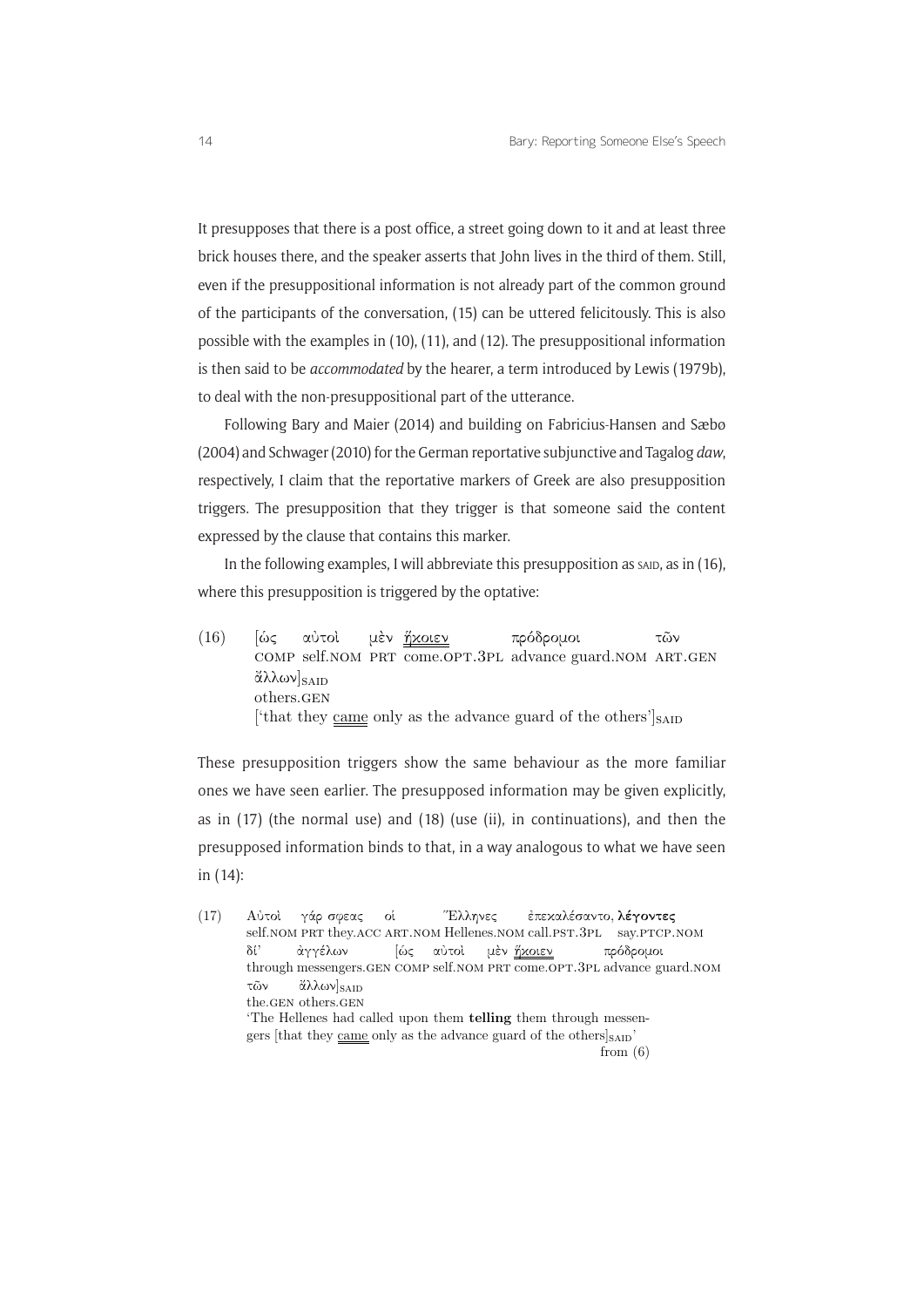(18) Αὐτοί γάρσφεας οί self.nom PRT they.ACC ART.NOM Hellenes.NOM call.PST.3PL = say.PTCP.NOM Ελληνες έπεκαλέσαντο, **λέγοντες** δ through messengers.GEN ... not PRT god.ACC be.INF ART.ACC invader.ACC ἀγγέλων ... [οὐ γὰρ θεὸν <u>είναι</u> τὸν επιόντα επί τὴν to ART.ACC Greece.ACC but human.ACC Έλλάδα ἀλλ' ἄνθρωπον]<sub>SAID</sub> 'The Hellenes had called upon them telling them through messengers ... [For the invader of Hellas was not a god but a human  $\begin{bmatrix} \text{being} \\ \text{say} \end{bmatrix}$  from (6)

The difference between (17) and (18) is that in the former the information is given in the sentence itself, whereas in the latter it is given in the previous discourse. The occurrence of reportative markers in subordinate clauses, use (i) exemplified in (1), and the one with a parenthetical say construction, (iii) exemplified in (7), are just special cases of the former.

As we would expect of presupposition triggers, the presuppositional information can also be only presupposed and not given before. In that case it has to be accommodated by the hearer. This is the case with use (iv), the use without any verb of saying, as in (19):

 $(19)$  $T\delta\nu$ μέν δή ποιέειν ταῦτα] SAID he.ACC PRT PRT do.INF these.ACC from  $(8)$ '[So he did this]'<sub>SAID</sub>

Note that what first seemed remarkable uses of the reportative markers are actually once they are seen as presupposition-triggers—natural consequences of one and the same meaning.<sup>10</sup>

1 In addition, if the report shifts from one kind of complementation to the other, One might wonder whether it is correct to assign one and the same meaning to the optative and AcI in their functions as reportative markers. Indeed, there are certain differences. For one thing, very long continued reports are always in the AcI.

<sup>&</sup>lt;sup>10</sup> The technical implementation proposed in Bary and Maier (2014) differs from what I have sketched here. In that analysis, the AcI is not itself a reportative marker, but may contain one in the form of a covert optative morpheme. This is to account for the fact that only in some uses of the AcI do we get the presupposition that the content is said. I gloss over these issues in the present article since they do not affect my main point.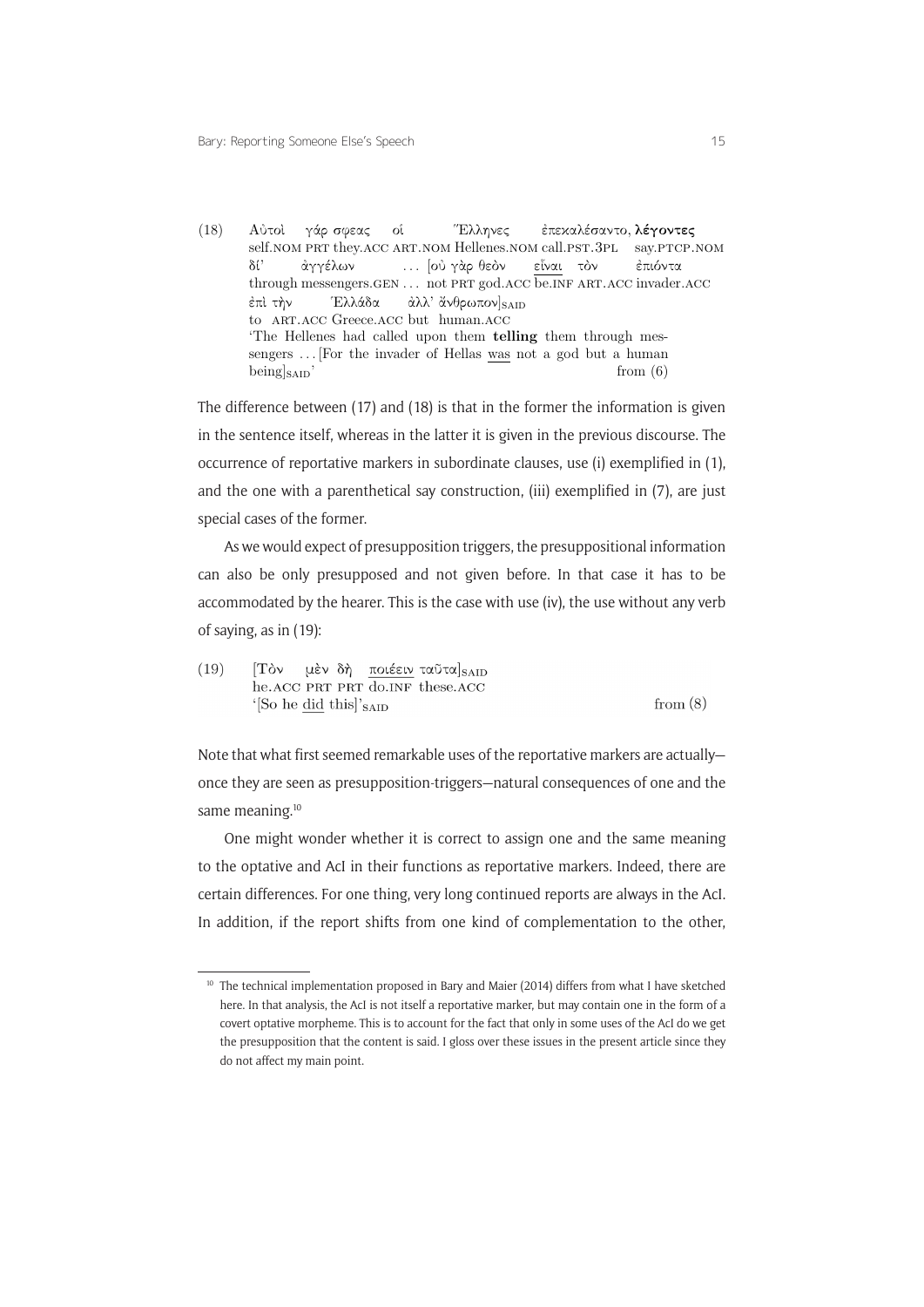it is usually in one direction: from the optative to the AcI and not the other way around. Still, this does not legitimise a different kind of analysis. Example (20), for instance, shows that a syntactic analysis is untenable even if we restrict ourselves to the optative.

 $(20)$ prt say.3pl many.nom prep same.acc comp all.gen valuable.acc έλεγον πολλο<mark>ί</mark> χατὰ ταὐτὰ τι παντὸς ἄξια λέγει say.3sG Seuthes.NOM winter.NOM PRT be.OPT.3sG Σε θης χειμών γὰρ <u>εἴη</u> ... 'and many said to the same effect that Seuthes said the most valuable things; for it was winter . . . '

X. A. 7.3.13

Let me repeat the argument given in section 3. First, the particle  $\gamma$ άρ marks the start of a new sentence, which means it cannot be a case of coordination under the explicit verb. Furthermore, the discourse relation that comes with  $\gamma$ άρ shows that there is no hidden verb of saying. Rather than treating the two reportative markers differently, a pragmatic explanation for the above two differences suggests itself: due to its other usages (the potential use and that in wishes), the optative may be avoided in favor of the AcI for reasons of ambiguity.

Since we knew already that the passages discussed in this section are to be interpreted as a report of someone's words, it is legitimate to ask what we have gained with the analysis provided in this section. The benefit is to be found in our understanding of the mechanism behind these uses: the way in which the optative gives us the information that someone said the content of the words is very similar to the way in which the use of the verb *to stop* tells us that the subject used to do the activity denoted by the verb's complement. This then explains that only in some cases does a reportative marker make a clear contribution to the interpretation of a sentence as a whole.<sup>11</sup> Cooper has convincingly argued that traditional teaching does not recognize that infinitives need not 'stand in a grammatical relationship to some

<sup>&</sup>lt;sup>11</sup> This is not to be interpreted as stating that there is no difference in effect whatsoever on the reader. In the case of *to stop* too, it can have a different effect to ask, *Have you stopped beating your husband?* or *You used to beat your husband. Have you stopped beating him now?* For one thing, in the latter it is easier for the addressee to deny the habit of beating.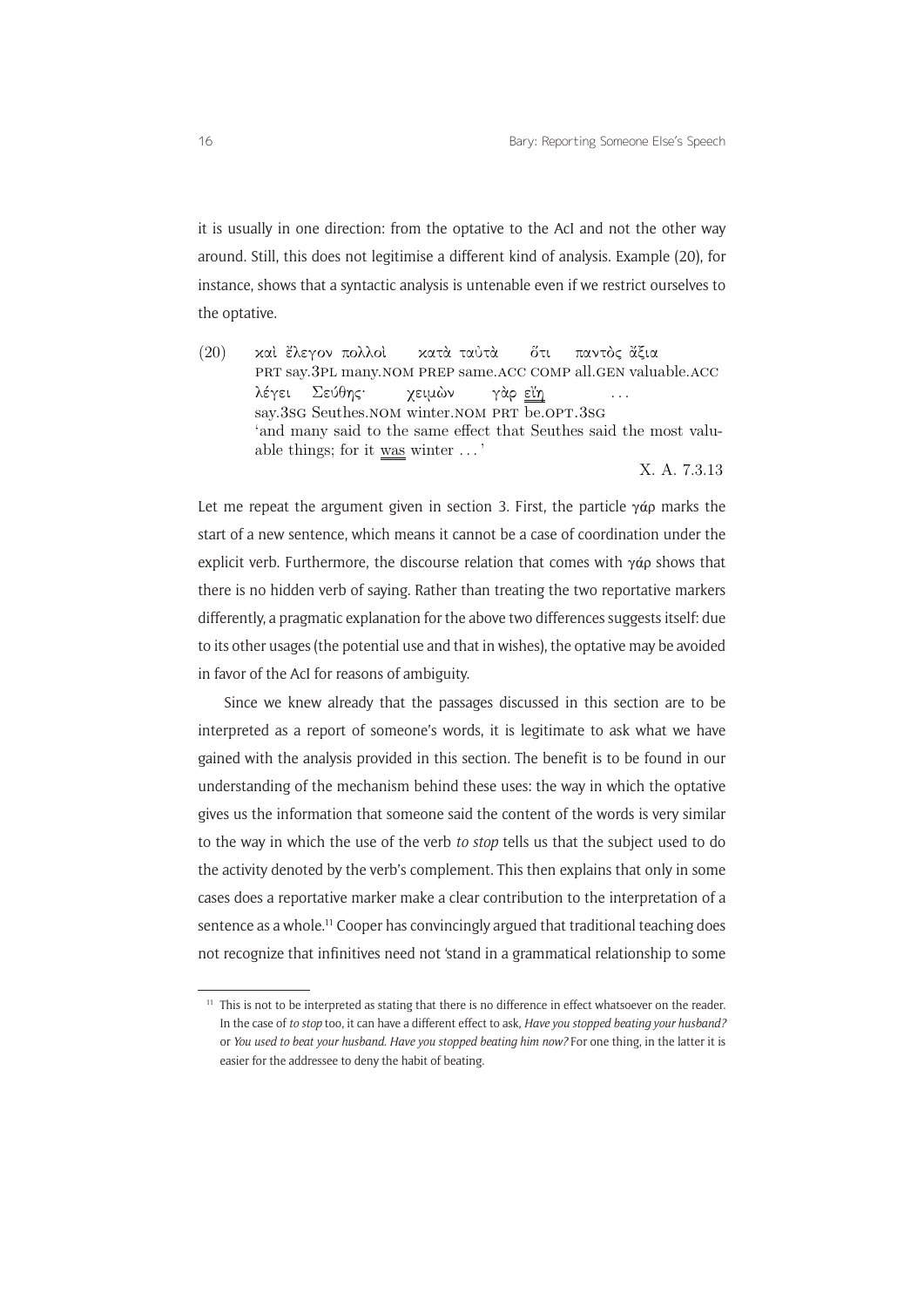verb of speaking or thinking if they are to reveal their oblique potential' (Cooper, 1974: 76). This article offers an alternative analysis of the relation between verbs of speaking and associated oblique infinitives taking into account the difficulty Cooper observes with the more traditional picture in terms of a syntactic dependency.12 In section 6, I will show that the presuppositional nature of the reportative markers also helps us understand why it is useful to have this device, both in general and for Herodotus in particular. Preparations for that discussion will be made in the next section.

#### **5 Unembedded Indirect Discourse and Free Indirect Discourse**

In the previous section, I analyzed the reportative markers as triggering the presupposition that someone said the content expressed by the clause that contains this marker. One might wonder whether *content* is a sufficiently fine-grained notion here. For one thing, it would make the Greek phenomena that we have discussed so far quite different from the narratological device called Free Indirect Discourse (FID), where, as the term is commonly used (e.g. Schlenker, 2004; Maier, 2015), the utterances or attitudes reported are to a large extent presented from the character's (that is the reported speaker's) perspective. In this section, I will argue that, despite the clear similarities between the two devices (both are reportative constructions without syntactic embedding), there is indeed a difference in that the constructions in Herodotus do not carry the same suggestion, which will lead me to conclude that content is indeed a sufficiently fine-grained notion for the analysis of the reportative markers in Herodotus.

Let me start with a short discussion of FID, a report construction that has attracted considerable attention, first mainly from narratologists and more recently also from linguists, and has led to an immense literature (to give only a tiny selection: McHale, 1978; Banfield, 1973, 1982; Ginsburg, 1982; Fludernik, 1993; Vandelanotte,

<sup>&</sup>lt;sup>12</sup> Another argument in favour of a presuppositional account is that it correctly predicts that in most cases the presupposed material (here, that it is said) 'escapes' from embeddings, but not when it can bind to information that is embedded, e.g. in *he didn't say that* … (cf. *No farmer beats his donkey* where *his* binds locally, i.e. under the negation).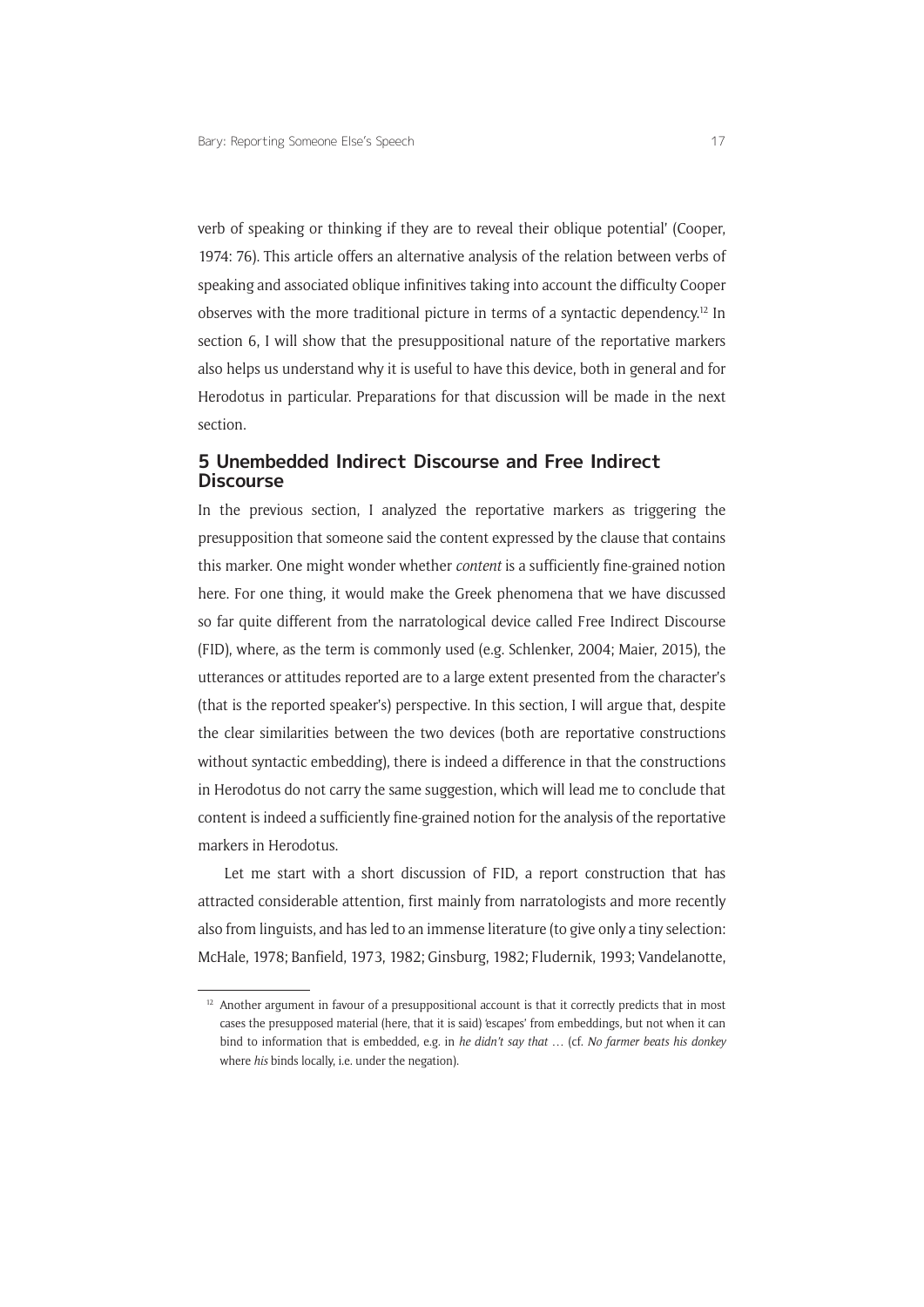2009; Schlenker, 2004; Eckardt, 2015; and Maier, 2015). It goes without saying that the short discussion that follows can never do justice to all of this. I focus on the aspects relevant for a comparison with what we find in Herodotus.

In the passage in (21) from Austen's novel *Emma*, FID is marked with italics:

(21) The hair was curled, and the maid sent away, and Emma sat down to think and to be miserable. – *It was a wretched business, indeed! – Such an overthrow of everything she had been wishing for. – Such a development of everything most unwelcome! – Such a blow for Harriet! – That was the worst of all*. (Austen, 1994: 103)

Here, we see the defining characteristics of FID: (i) The thoughts expressed are attributed not to the narrator, but to Emma, a character in the story. (ii) Interestingly, this is achieved without any embedding under a verb of thinking. (iii) An additional feature of FID is that it gives the suggestion to be quite a faithful report of the original thought or utterance.

Although the sentences in italics are not direct reports (the impression that the narrator wants to give us is not that Emma thinks *it was a wretched business* but instead *it is a wretched business*), the impression is that it comes close to that. (I deliberately use *suggestion* and *impression* since these constructions are typically used in fiction. Also, when I speak of a report of thoughts, I am aware of the fact that we may not (always) think in natural language in reality, but in literature we clearly pretend that we do.) We see this (fictitious) faithfulness to the original utterance (or to the first-person perspective of a character, if one likes) in various aspects of the language (e.g. Banfield, 1973, 1982; Maier, 2015):

- 1. indexicality/deixis: all indexical elements, except for tense and person features, are to be interpreted from the character's perspective. This can be illustrated with the by now canonical example (22) (cited in e.g. Banfield, 1982; Doron, 1991; Schlenker, 2004):
	- (22) Tomorrow was Monday, Monday, the beginning of another school week. (Lawrence, 1971: 185)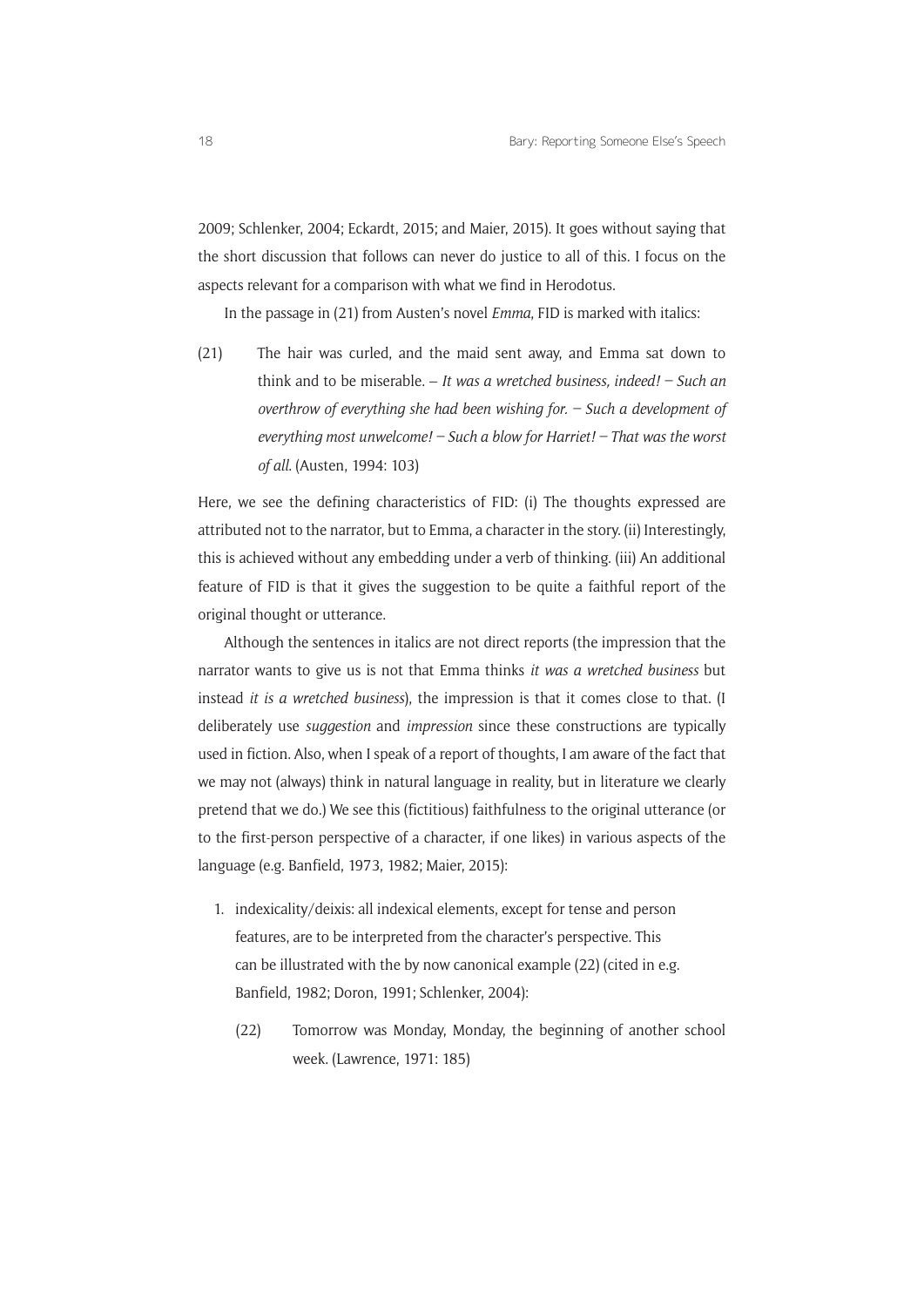Here, the suggestion given is that the character thinks *Tomorrow is Monday* and we see that the indexical adverb *tomorrow*, but not the present tense of *is* is retained in the FID report.

- 2. syntax: all sorts of elements (e.g. interjections, direct questions, exclamatives) that cannot occur in indirect discourse can occur in FID. As for exclamatives, (20) provides examples of their occurrences in FID. In indirect discourse, this is impossible, as (23) shows (on the reading of *that* as a complementizer):
	- (23) #Emma thought that such an overthrow of everything she had been wishing for!
- 3. word choice (e.g. definite descriptions): words are interpreted as the character's formulations. Consider first the indirect discourse example (24):
	- (24) Oedipus believed that his mother was not his mother.

This attitude report has in principle two readings. On one reading, the definite description *his mother* is interpreted character-oriented and Oedipus believes something like *My mother is not my mother*, which is a contradiction. However, the sentence has a second reading in which it is the narrator who refers to this person as *his mother* (Oedipus himself may think of her in terms of Iocaste, for example), a reading in which Oedipus does not believe in a contradiction.13 FID reports do not have two readings in this respect. Only a character-oriented (and here contradictory) reading of definite descriptions is available:

(25) His mother was not his mother, Oedipus believed.

A few cautionary remarks may be in place here. I do not wish to present either indirect discourse or FID as fixed constructions. As for indirect discourse, it is well known that there is considerable freedom: a reporter can choose to stay close to the original words or rephrase the utterance in his own words to a large extent.

<sup>&</sup>lt;sup>13</sup> A similar example is also discussed in Wakker (1997: 226).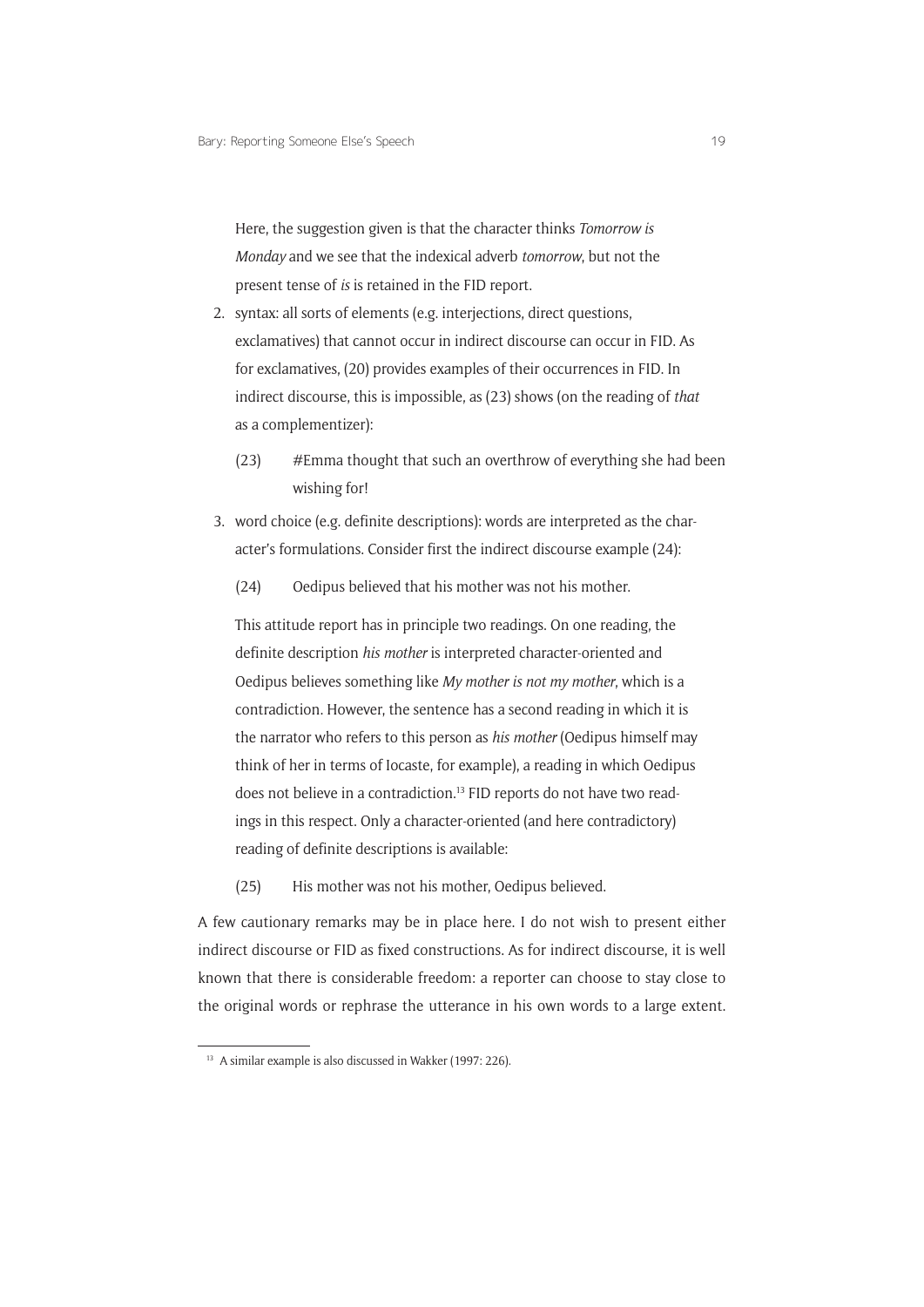However in FID too, it has been observed that the narrator can, for example, insert a proper name when the referent is not salient enough for the narratees to be picked out by the use of a third person pronoun (Fludernik, 1993: 136; Maier, 2015).

Also, I do not wish to say that no elements in indirect discourse are to be interpreted from the character's perspective. Attitudinal particles, for example, can be interpreted in this way, as witnessed by the German (26) and the Greek (27):

(26) Ich hörte Marcel Reif, der das Spiel kommentierte, noch sagen, dass die Bayern es wohl geschafft hätten, in dem Moment schieben die Engländer den Ball rein.

> 'I heard how Marcel Reif, who commented on the match, said that Bayern presumably made it – right at that moment the Englishmen scored a goal' (Döring, 2013: 105)

(27) - Ίππίης δὲ αὐτὸν ἀμείβετο τοὺς αὐτοὺς θεοὺς ἐπικαλέσας ἐκείνῳ, ἦ μέν Κορινθίους μάλιστα πάντων έπιποθήσειν Πεισιστρατίδας, όταν ... Hdt. 5.93.1, cited in Wakker (1997, 216) 'Hippias answered, calling the same gods as Socles had invoked to witness, that the Corinthians would be the first to wish the Pisistratidae back, when . . . '

As Döring (2013: 105) notes, *wohl*, expressing uncertainty, is to be interpreted from Reif's perspective (who does not know the outcome of the match at the time of his utterance rather than the reporter's (Kohl) (who does know the outcome)). And similarly, in (27), as Wakker argues, it does make sense for the reported speaker, but not for the narrator to stress the truth of the reported speech by the use of the particle combination ἦ μέν (Wakker, 1997: 216).

Notwithstanding this freedom with both constructions, the aspects that I have discussed under (1) to (3) (summarized in **Table 1**) seem to set FID apart from indirect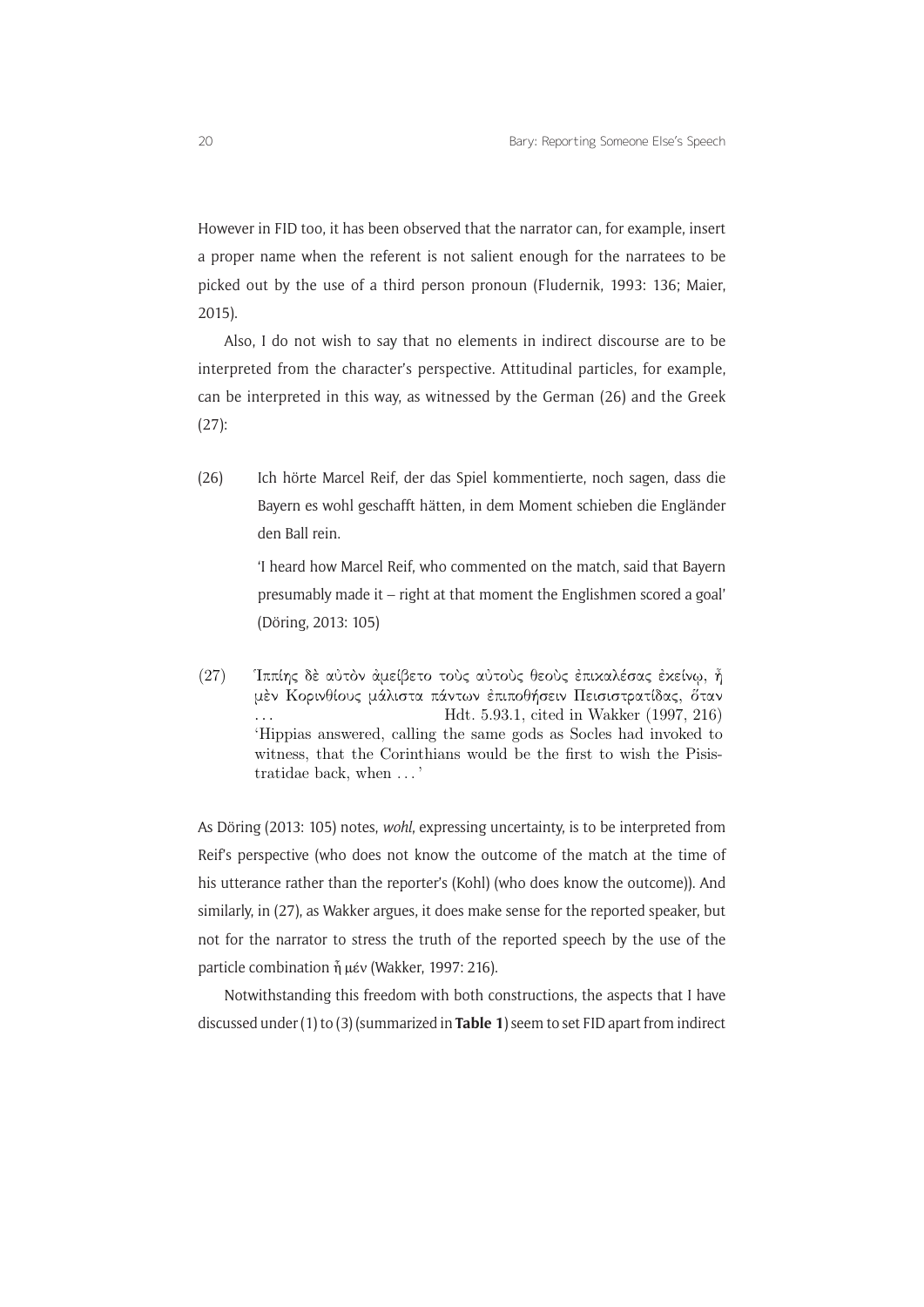| <b>Table 1:</b> Free Indirect Discourse versus indirect discourse. |  |  |
|--------------------------------------------------------------------|--|--|
|--------------------------------------------------------------------|--|--|

|                           | <b>Free Indirect Discourse</b> | indirect discourse             |
|---------------------------|--------------------------------|--------------------------------|
| non-pronominal indexicals | always character-oriented      | usually narrator-oriented      |
| (e.g. tomorrow)           |                                |                                |
| exclamatives              | can occur                      | impossible                     |
| denite descriptions       | always character-oriented      | both character-oriented and    |
|                           |                                | narrator-oriented are possible |

discourse, and, hence, are good indicators to determine whether what we find in Herodotus qualifies as indirect discourse (without an embedding verb), or shares with FID the third characteristic mentioned and presents the character's thoughts or utterances from the character's perspective (to a larger extent than is possible in indirect discourse). This then, on the one hand, answers the question whether content is a sufficiently fine-grained notion for the Greek constructions and, on the other hand, provides us insight in Herodotus' use of these constructions, a topic I will discuss in the next section.

Two comments on **Table 1**. First, I leave out tense, since this, Ancient Greek being a non-Sequence-of-Tense language (see section 2), behaves the same in direct and indirect discourse (and hence probably also in FID, if it exists). Second, although indexicals like *tomorrow* are by and large interpreted from the narrator's perspective in indirect discourse, we also find character-oriented instances e.g. (26):

(28) Mr. Pomfret didn't mention references. His sole concern was the nature of her past duties. Had she typed, had she filed, taken shorthand? He said she would start **tomorrow**; her hours were nine to five. Sorry, the pay was just minimum wage, he said. Also she was expected to brew the coffee; he hoped that wasn't a problem. Of course it wasn't, Delia said brusquely, and she rose and terminated the interview. (Tyler, 1995: 95; cited in Dancygier, 2012: 183)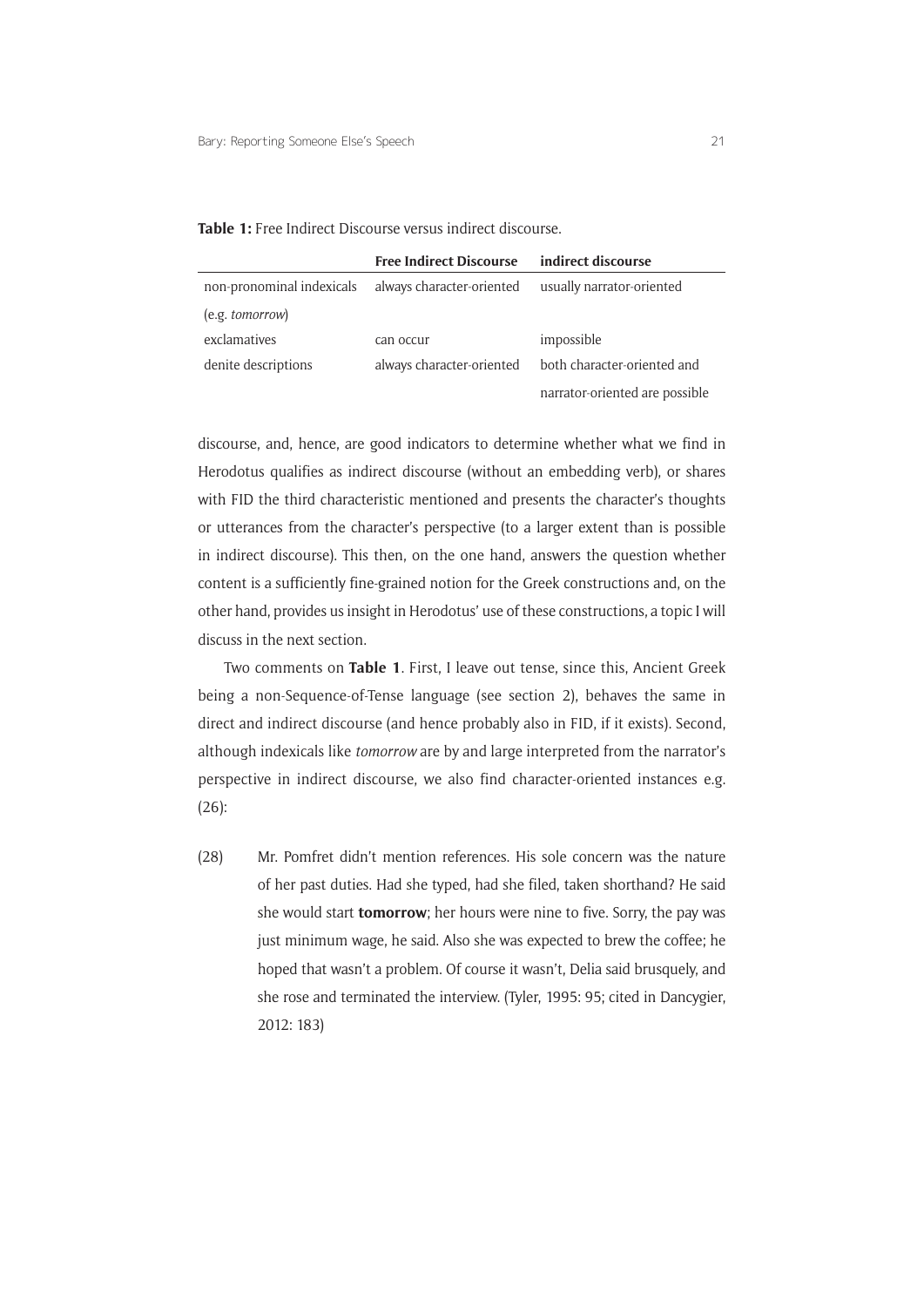The implication of the analysis provided in section 4 seems correct.<sup>14</sup> There are no indicators that the Greek speech reports featuring what we called the remarkable instances of reportative markers are more faithful to the original wording (or firstperson perspective of the reported speakers) than normal indirect discourse.15 For example, we do not find exclamatives or non-pronominal indexicals like ἐχθές 'yesterday' to be interpreted from the reported speaker's perspective. There is also more positive evidence: we do find elements that show that these constructions lack the faithfulness that we find with FID. We find, for example, definite descriptions that are to be interpreted with respect to the narrator. (29) is a case in point:

(29) -- Σκύθαι μὲν ὧδε ὑπὲρ σφέων τε αὐτῶν καὶ τῆς χώρης τῆς κατύπερθε λ**έγουσι**, Έλλήνων δὲ οὶ τὸν Πόντον οίχέοντες ὡδε. Ἡραχλέα έλαύνοντα τάς Γηρυόνεω βούς άπικέσθαι ές γήν ταύτην έούσαν έρήμην, ήντινα νῦν Σκύθαι νέμονται. Γηρυόνην δε οικέειν έξω τοῦ Πόντου, κατοικημένον <mark>την Έλληνες λέγουσι Έρύθειαν νήσον</mark>, την πρὸς Γηδείροισι τοῖσι ἔξω Ἡραχλέων στηλέων ἐπὶ τῷ Ὀχεανῷ· Hdt. 4.8 'This is what the Scythians say about themselves and the country north of them, but the Greeks who live in Pontus tell the story as follows: Heracles, driving the cattle of Geryones, came to this land, which was then desolate, but is now inhabited by the Scythians. Geryones lived west of the Pontus, settled in the island that the Greeks call Erytheia, on the shore of Ocean near Gadira, outside the pillars of Heracles.'

Here we have a continued AcI report of what the Greek said and within this report, Herodotus writes τὴν Έλληνες λέγουσι Ἐρύθειαν νῆσον 'the island that the Greeks

<sup>&</sup>lt;sup>14</sup> In the Perspective Project, we have created a corpus annotated for speech, attitude, and perception reports. For up-to-date information, see: <https://github.com/GreekPerspective> (Last accessed 15 November 2017).

<sup>&</sup>lt;sup>15</sup> This is not to be understood as implying that the level of *proposition* is fine-grained enough. It is well known that for indirect discourse too, we need something more fine-grained than propositions (e.g. centered propositions), for example to deal with tense and mental states about oneself (Lewis, 1979a; von Stechow, 1995). All I am claiming here is that the Greek constructions do not require a level of information more fine-grained than indirect discourse, which I refer to as the content in this article.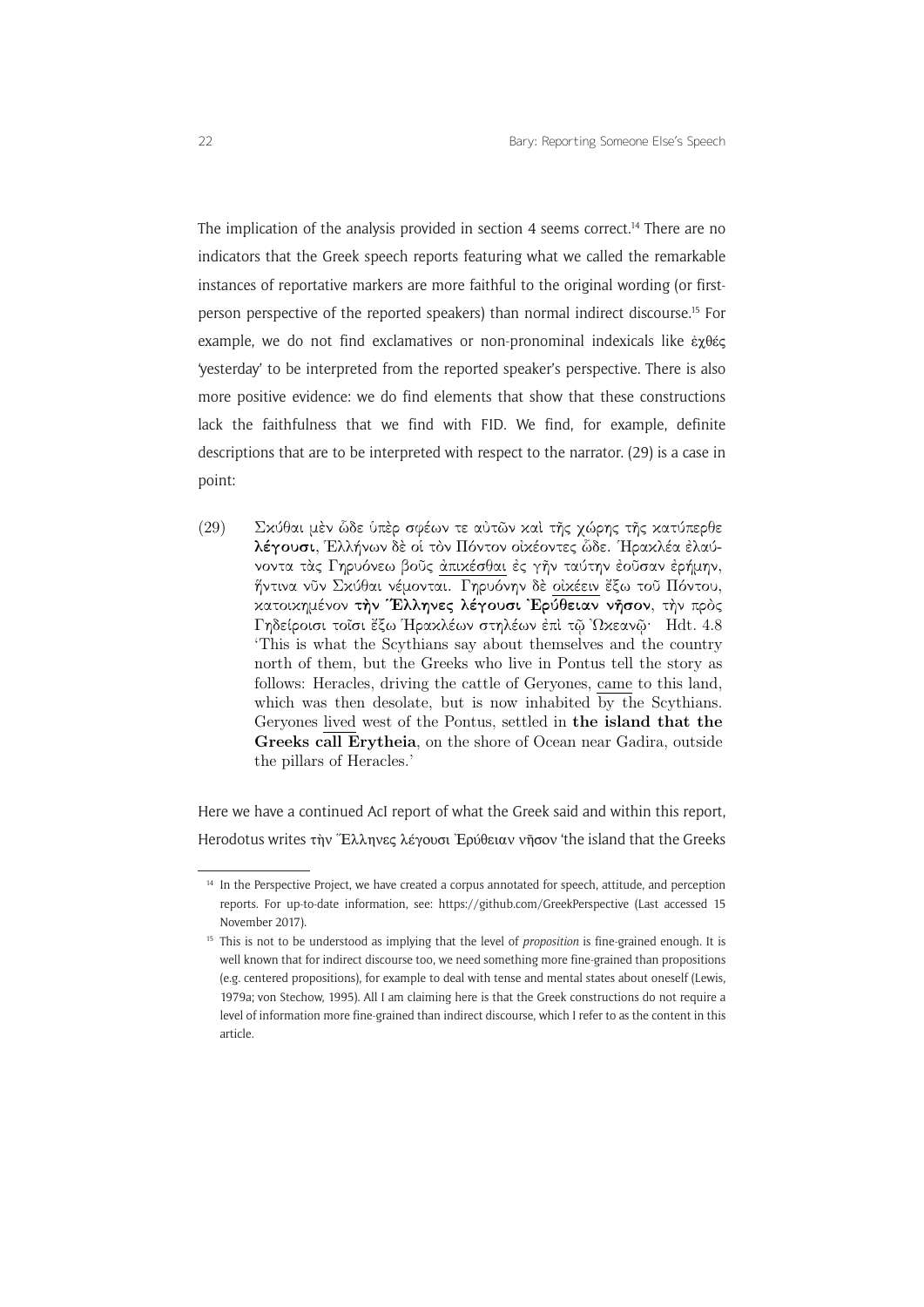call Erytheia'. This phrase originates from Herodotus, not from the reported Greeks, and as we have seen such a rephrasing of definite descriptions in the narrator's own words is impossible in FID.

To conclude this discussion, despite the similarities between the Greek constructions and what is usually called FID (both are reportative and syntactically unembedded), the discussion in this section has shown that the two are in fact fundamentally different: with the latter, but not the former, words are interpreted with respect to the reported speaker's perspective. For that reason, following Bary and Maier (2014), I use the term Unembedded Indirect Discourse, and not FID, for what we find in Herodotus, signalling that it is basically just indirect discourse, be it indirect discourse that is syntactically unembedded. Alternatively, one might propose to stretch the term FID as to include these cases (and to give up the faithfulness to the reported speaker's perspective as a defining characteristic). Although this is in principle a legitimate move, I deliberately refrain from doing so (following in this respect De Bakker [2007: 33]), believing that the two are fundamentally different. In the next section, I will discuss the usefulness of these constructions and why Herodotus is their most prominent user, focusing on his narrative of the battle of Thermopylae.

## **6 Unembedded Indirect Discourse and the Herodotean narrator**

With FID in modern literature, the reader has the illusion of 'being within a character's consciousness' (to borrow a phrase from Fludernik [1993: 325]). Although the exact nature of this baffling phenomenon is still unclear,<sup>16</sup> it seems safe to assume that this is at least partly due to the fact that we interpret the reported words from the character's perspective. Another factor at play here seems to be the fact that FID is often a report of thoughts, rather than utterances. Both elements are missing in what we called the remarkable uses of the reportative markers in Herodotus:

<sup>&</sup>lt;sup>16</sup> Most recently, this effect has also attracted interest from psycholinguistics, e.g. Salem et al. (2015) and Salem et al. (submitted).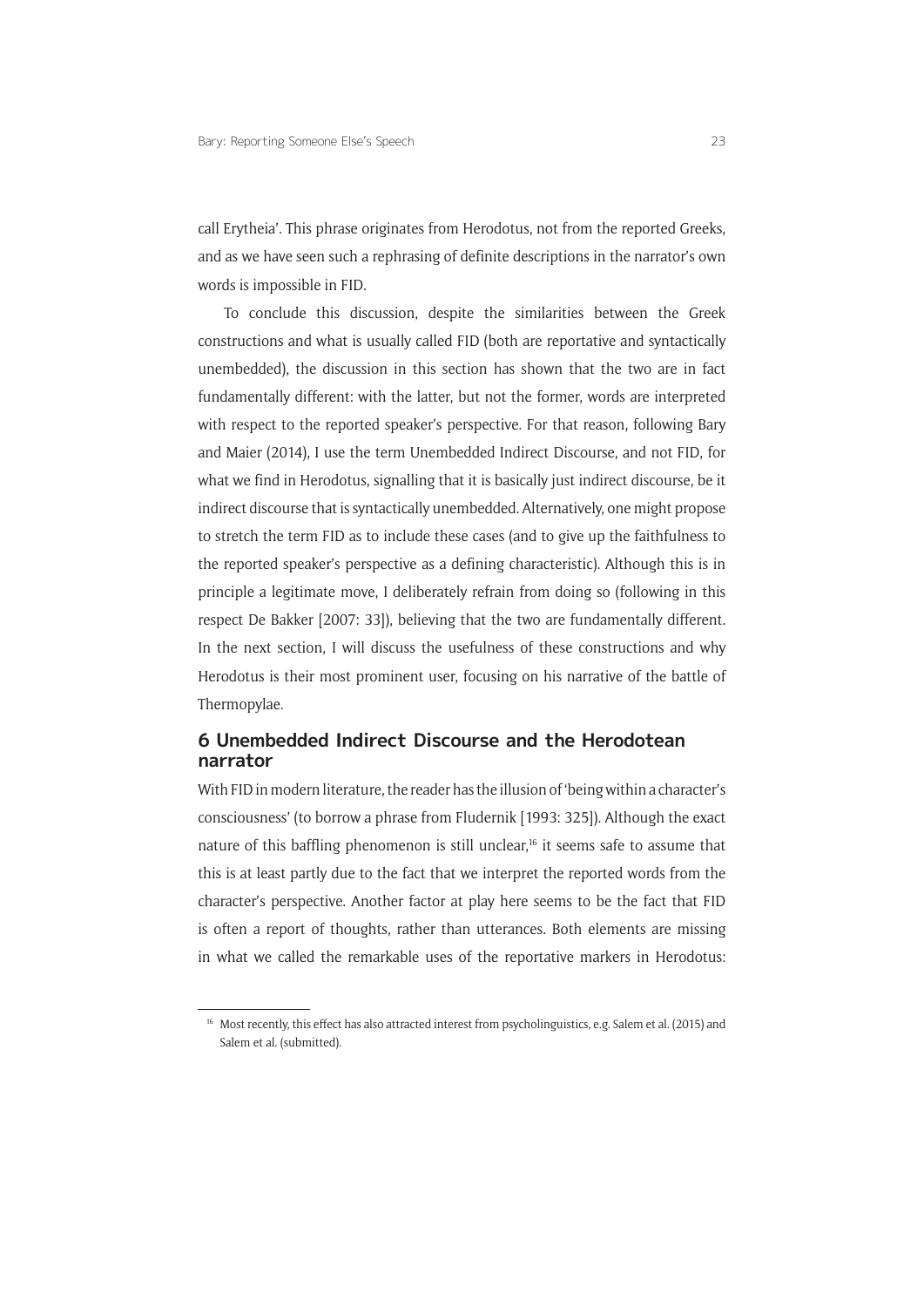there are no indicators that words are to be evaluated from the reported speaker's perspective (above the level of indirect discourse) and the reports are usually reports of what is said rather than thought. However, if both the elements that contribute to the aforementioned interpretational effect of FID are missing in Herodotus, the question arises what the usefulness of Unembedded Indirect Discourse is. The presuppositional analysis proposed in section 4 suggests an answer here: even if the narrator does not intend to capture the original perspective, he might want to give a faithful report of the original discourse structure. To see that Unembedded Indirect Discourse is a useful device for this, consider first the constructed English example in (30):

- (30) a. Corien: 'I won't be at the meeting today. My son is ill and I have to take him to the doctor. I'll be present again tomorrow.'
	- b. Does anyone know if Corien is coming?
		- (i) She emailed me that she won't come. Her son is ill and she has to take him to the doctor. She will be present again tomorrow.
		- (ii) She emailed me that she won't come. She wrote that her son is ill and that she has to take him to the doctor. She wrote that she will be present again tomorrow.

Imagine that I write (30a) in an email to my colleagues, and that later that day someone at the meeting asks *Does anyone know if Corien is coming*? Then the reply can be (i), in which case we lose the information that the words in the post-initial sentences are a report of what I said. Or, alternatively, the reply could be (ii), in which case the repetition of embedding matrix clauses makes it difficult to sustain the original discourse relations. Unembedded Indirect Discourse, by contrast, gives us the best of both worlds: it has a marker of reportativity (the oblique optative or AcI), but one that, due to its presuppositional nature, does not break the original anaphoric chain. In the Thermopylae passage, we see this clearly in section 203 (repeated from (6)):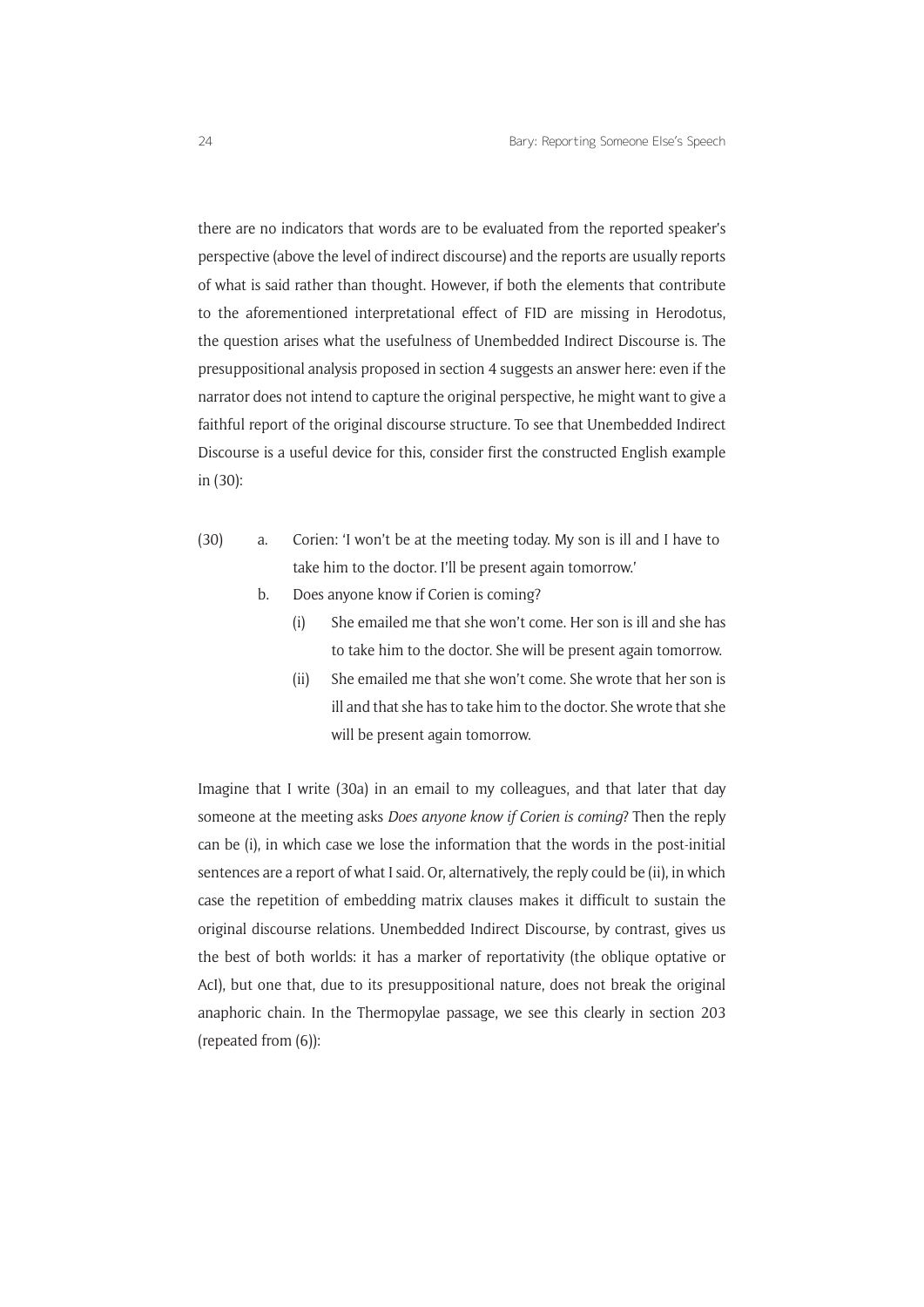$(31)$  – Πρὸς τούτοισι ἐπίχλητοι ἐγένοντο Λοχροί τε οἱ Ὀπούντιοι πανστρατιή και Φωκέων γίλιοι. Αύτοι γάρ σφεας οί Έλληνες έπεκαλέσαντο, λέγοντες δί άγγέλων ώς αύτοι μεν ήχοιεν πρόδρομοι των άλλων, οί δὲ λοιποὶ τῶν συμμάχων προσδόχιμοι πᾶσαν <u>εἶεν</u> ἡμέρην, ἡ θάλασσά τέ σφι <u>εΐη</u> έν φυλακῆ ὑπ' Άθηναίων τε φρουρεομένη καὶ Αίγινητέων καί τῶν ές τὸν ναυτικὸν στρατὸν ταχθέντων, καί σφι εἴη δεινὸν ούδέν· οὐ γὰρ θεὸν εἶναι τὸν ἐπιόντα ἐπὶ τὴν Ἑλλάδα ἀλλ' ἄνθρωπον, εἶναι δὲ θνητὸν οὐδένα οὐδὲ ἔσεσθαι τῷ κακὸν ἐξ ἀρχῆς γινομένῳ οὐ συνεμίχθη, τοΐσι δέ μεγίστοισι αύτῶν μέγιστα· όφείλειν ὦν καί τον έπελαύνοντα, ώς έόντα θνητόν, άπό της δόξης πεσεΐν άν. **Hdt.** 7.203

> 'In addition, the Opuntian Locrians in full force and one thousand Phocians came at the summons. The Hellenes had called upon them telling them through messengers that this was only the advance guard, that the rest of the allies were expected any day now, and that the sea was being watched, with the Athenians and Aeginetans and all those enrolled in the fleet on guard. There was nothing for them to be afraid of. For the invader of Hellas was not a god but a human being, and there was not, and never would be, any mortal on whom some amount of evil was not bestowed at birth, with the greatest men receiving the largest share. The one marching against them was certain to fall from pride, since he was a mortal.'

Had the continuation starting with οὐ γάρ 'for not' been interrupted by a repeated embedding matrix verb, the anaphoric link between the two parts would have been broken and more effort would have been required to interpret a causal relation between Xerxes not being a god and the soldiers not having to be afraid.

If we understand why Unembedded Indirect Discourse is a useful construction, this also helps us to explain why Herodotus is its most prominent user. I believe that part of the answer can be found in Herodotus' narrative style. The combination of the following three traits of the Herodotean narrator make this construction particularly suited for him. First, as is well known, Herodotus, at least, pretends to provide to his narratees all versions of the events that he has heard.17 In book 2, he even explicitly states that this is the purpose of his history:

<sup>&</sup>lt;sup>17</sup> Whether Herodotus reports actual sources or makes up his source-references to make his information look more truthful is a topic of debate (see e.g. Fehling, 1971; West, 1985; Hornblower, 2002), but does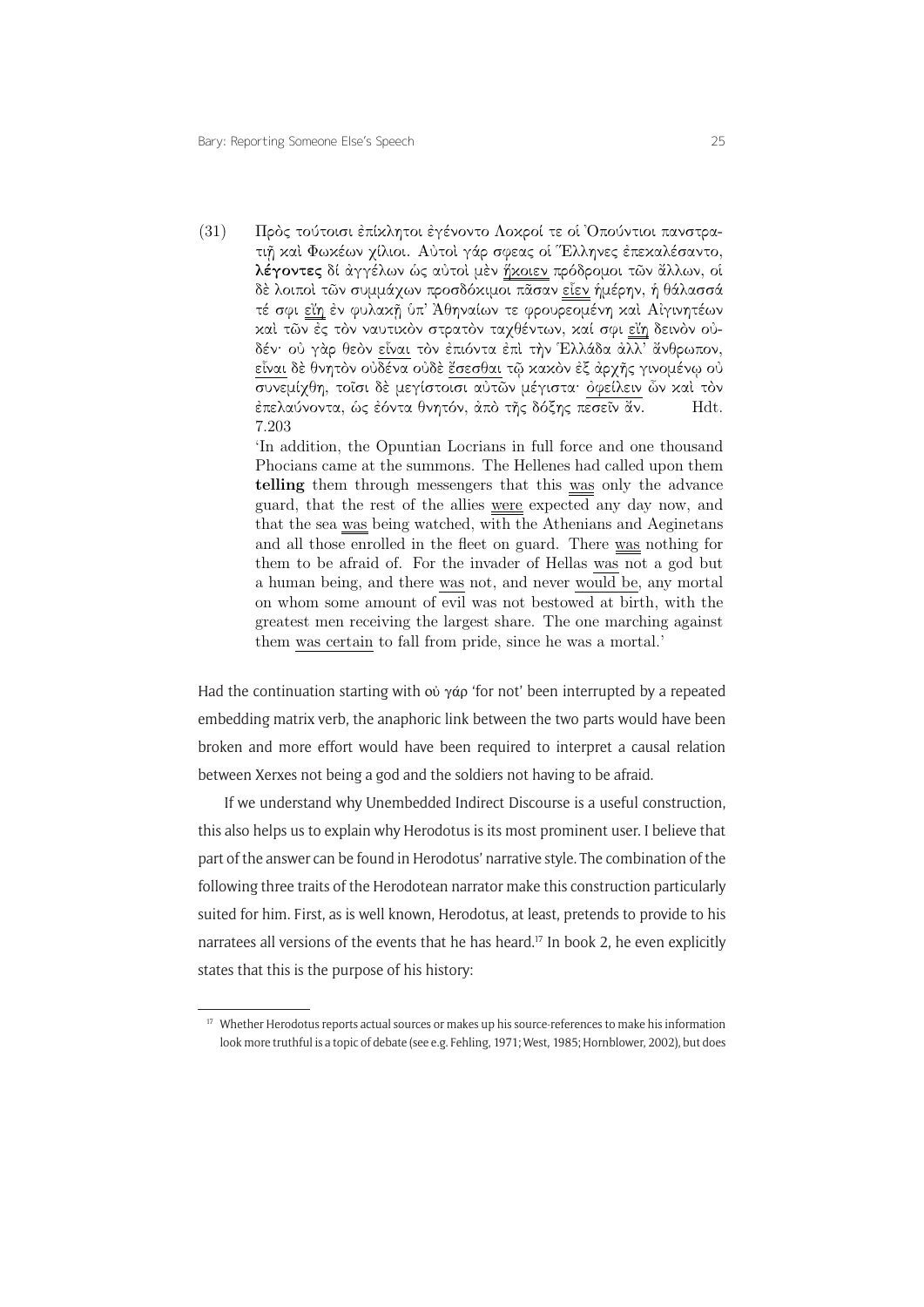(32) Τοΐσι μέν νυν ύπ' Αίγυπτίων λεγομένοισι χράσθω ὄτεω τα τοιαῦτα πιθανά έστι· έμοὶ δὲ παρὰ πάντα τὸν λόγον ὑπόχειται ὅτι τὰ λεγόμενα  $\pi'$  έκάστων άκοῆ γράφω. Hdt. 2.123.1 'These Egyptian stories are for the benefit of whoever believes such tales: Throughout my history it is my purpose to write what each person said, as I heard it.'

He even tells all versions, if it is clear to him, which one we should believe. In his narative of the battle of Thermopylae, we see this in 7.214:

(33) — "Έστι δὲ ἕτερος λεγόμενος λόγος, ὡς Ὀνήτης τε ὁ Φαναγόρεω ἀνὴρ Καρύστιος και Κορυδαλλός Άντικυρεύς είσι οι εϊπαντες προς βασιλέα τούτους τούς λόγους και περιηγησάμενοι το όρος τοΐσι Πέρσησι, ούδαμώς έμοιγε πιστός. Τούτο μέν γάρ τῷδε χρή σταθμώσασθαι, ὄτι οἱ τῶν Ἑλλήνων Πυλαγόροι ἐπεκήρυξαν οὐκ ἐπὶ Ὀνήτῃ τε καὶ Κορυδαλλῷ ἀργύριον ἀλλ' έπι Επιάλτη τῷ Τρηχινίω, πάντως κου τὸ ατρεκέστατον πυθόμενοι. Τούτο δέ φεύγοντα Επιάλτην ταύτην την αίτίην οΐδαμεν· είδείη μέν γάρ άν καί έων μή Μηλιεύς ταύτην τήν άτραπὸν Ὀνήτης, εἰ τῇ χώρῃ πολλὰ ὡμιληκὼς εἴη. Άλλ' Ἐπιάλτης γάρ ἐστι ὁ περιηγησάμενος τὸ ὄρος [καὶ] κατὰ τὴν ἀτραπόν, τοῦτον<br>αἴτιον γράφω. αἴτιον γράφω. 'There is another story told, namely that Onetes son of Phanagoras, a Carystian, and Corydallus of Anticyra are the ones who gave the king this information and guided the Persians around the mountain, but I find it totally incredible. One must judge by the fact that the Pylagori set a price not on Onetes and Corydallus but on Epialtes the Trachinian, and I suppose they had exact knowledge; furthermore, we know that Epialtes was banished on this charge. Onetes might have known the path, although he was not a Malian, if he had often come to that country, but Epialtes was the one who guided them along the path around the mountain. It is he whom I put on record as guilty.'

Second, in addition to informant-speeches, Herodotus also recounts dialogues between characters in his story, so-called character-speeches. Example (33), again from the Thermopylae passage, is part of a dialogue between Xerxes and Demaratos:

not make any difference for the linguistic-narratological interpretation of his use of Unembedded Indirect Discourse in this article.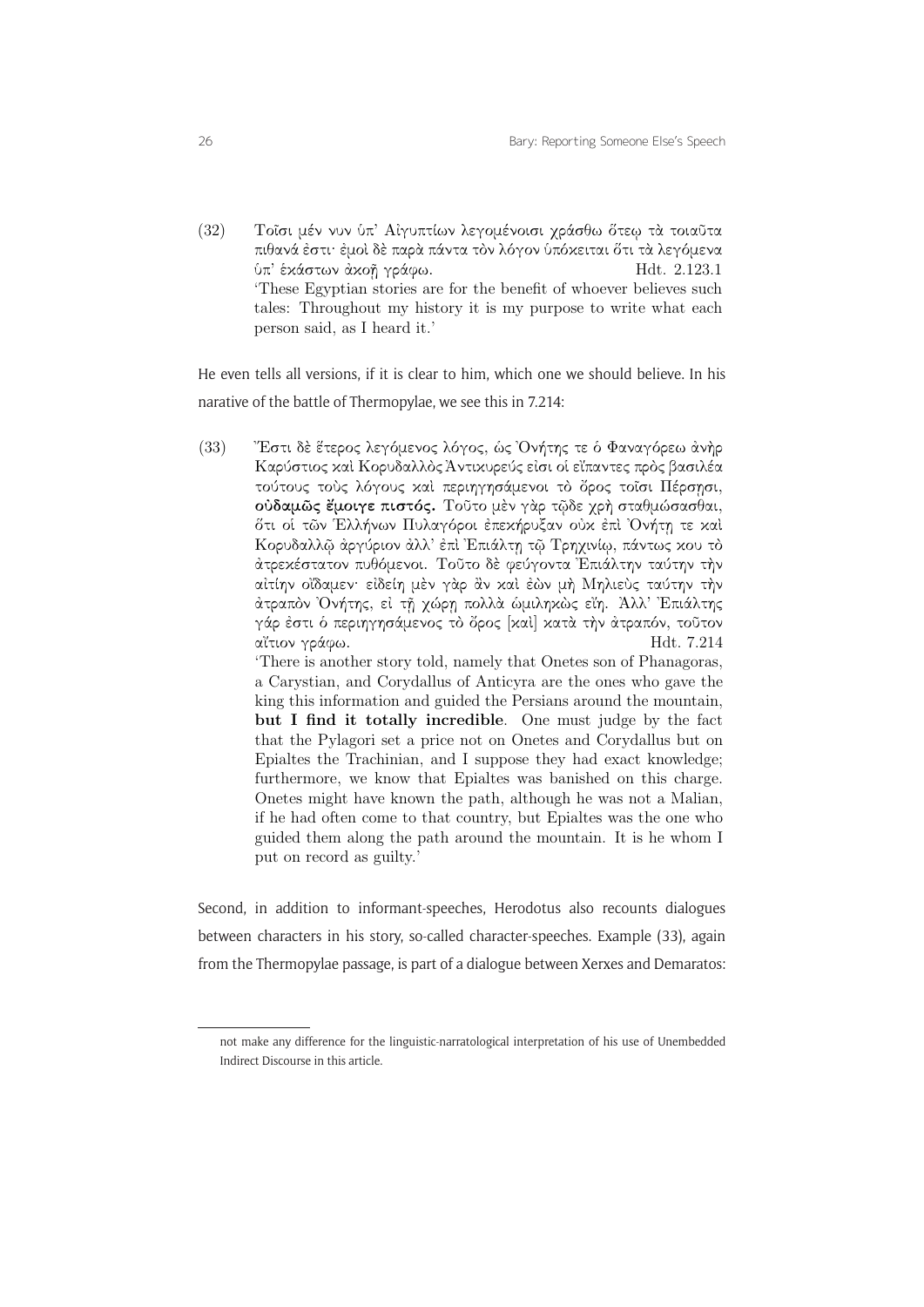(34) – Ξέρξης δὲ καλέσας Δημάρητον εἰρώτα ἀρξάμενος ἐνθένδε· Δημάρητε, άνήρ εἰς ἀγαθός· τεχμαίρομαι δὲ τῇ ἀληθείῃ· ὅσα γὰρ εἰπας, απαντα άπέβη ούτω. Νῦν δέ μοι είπέ, κόσοι τινές είσι οὶ λοιποὶ Λακεδαιμόνιοι, καὶ τούτων δκόσοι τοιοῦτοι τὰ πολέμια, εἴτε καὶ ἅπαντες. Hdt. 7.234.1 'Xerxes then sent for Demaratus and questioned him, saying first "Demaratus you are a good man. I hold that proven by the plain truth, for things have turned out no differently than you foretold. Now, tell me this: how many Lacedaemonians are left, and how many of them are warriors like these? or is it so with them all?" '

The fact that Herodotus cannot possibly have known what was said does not prevent him from including such dialogues. This is probably to be seen in the light of a different conception of historiography in ancient times where a convincing (and entertaining) reconstruction of the past seems to have been more important than the discovery of what actually happened (De Jong, 2013).<sup>18</sup>

Taken together, informant-speeches and character-speeches take up a considerable part of the text: just under one-third.19 Still, this, in itself, does not explain the use of Unembedded Indirect Discourse. Even in combination with the length of these speeches (De Bakker [2007: 7] reports an average length of 26.9 words, the story of pharaoh Rhampsinitus and the thief being the longest example of what I call Unembedded Indirect Discourse, at 947 words), which clearly contributes to the need for continued report constructions, we do not yet have a full understanding. One might still wonder why Herodotus does not restrict himself to other report devices for such cases, such as direct discourse (or invent ways of reporting that come closer to modern FID). This can only be understood if we acknowledge a third trait of Herodotus' narrative style, namely the fact that the Herodotean narrator, even when recounting other people's words, usually remains present himself. He is an external narrator—he does not play a role in the events he recounts—but one that reveals himself clearly in the story (De Jong, 2013: 257, 263). In the Thermopylae narrative,

<sup>1</sup> <sup>18</sup> See De Bakker (2007: 44–8) for a convincing argumentation that it was not even Herodotus' intention to create the impression of quoting his characters verbatim.

<sup>&</sup>lt;sup>19</sup> Character-speeches cover 20% of the text, informant-speeches 9% (based on the tables provided by De Bakker [2007: 6–7]).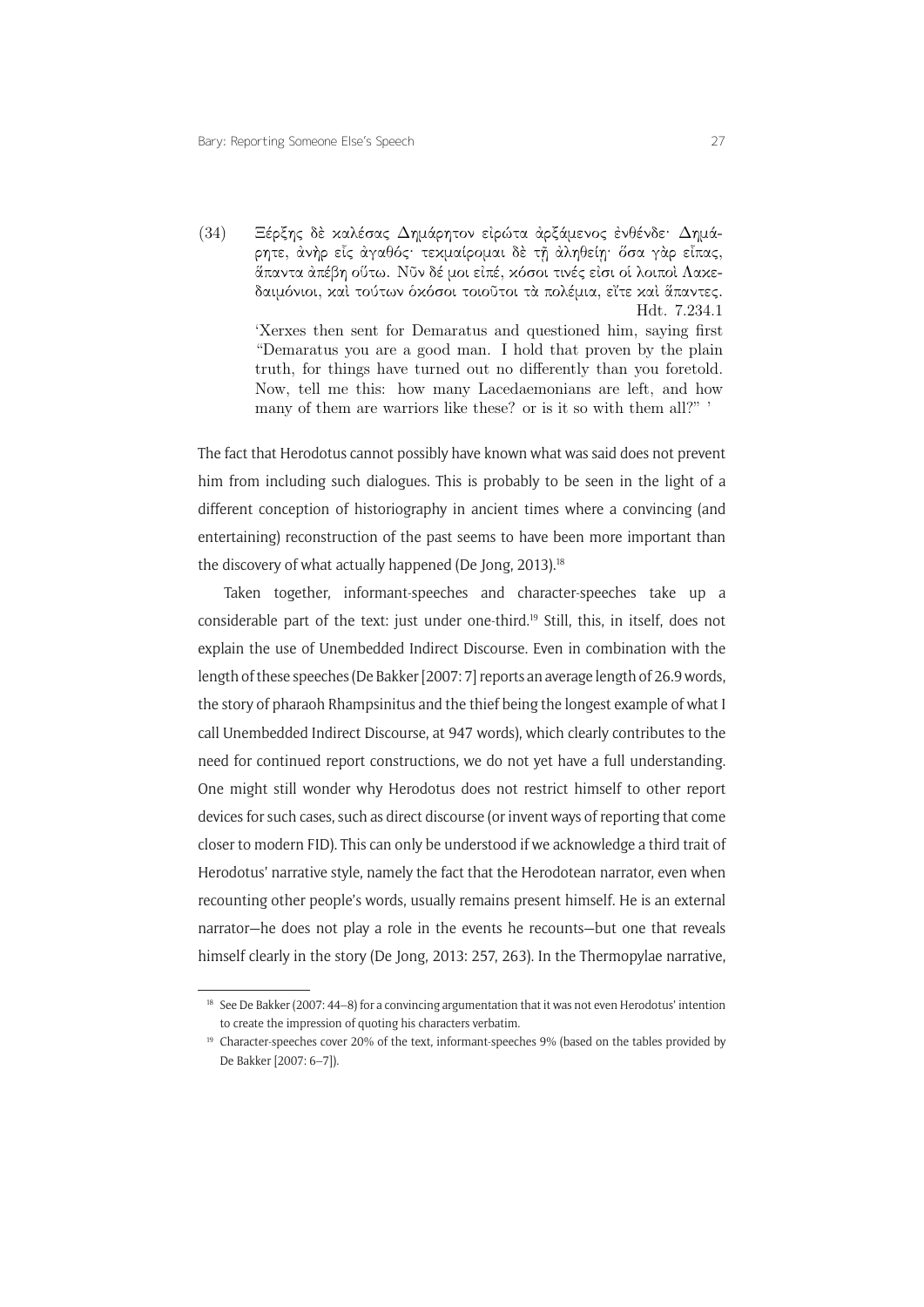he is sometimes present as a *histōr*, who weighs versions, as we have seen in (33), or as the organizer of the material, as in (35):

(35) ... δί' άλλην αιτίην, την έγω εν τοΐσι ὄπισθε λόγοισι σημανέω ... Hdt. 7.213.3 '. . . for a different reason, which I will tell later in my history . . . '

His presence makes the Herodotean narrator a dramatized narrator (De Jong, 2013: 263). The reader of the Histories never loses him out of sight. Strikingly, he is even present when he reads characters' thoughts:

(36) — Ἀκούων δὲ Ξέρξης οὐκ εἶχε συμβαλέσθαι τὸ ἐόν, ὅτι παρεσκευάζοντο ώς άπολεόμενοί τε καί άπολέοντες κατά δύναμιν· άλλ' αύτῶ γελοῖα γὰρ έφαίνοντο ποιέειν, μετεπέμψατο Δημάρητον τὸν Ἀρίστωνος, έντα -ν τ στρατοπδω. Hdt. 7.209 'When Xerxes heard that, he could not comprehend the fact that the Lacedaemonians were actually, to the best of their ability, preparing to kill or be killed. What they did appeared laughable to him, so he sent for Demaratus the son of Ariston, who was in his camp.'

As an omniscient narrator, Herodotus has access to Xerxes' thoughts and tells us that what the Lacedaemonians did seemed laughable to Xerxes. At the same time, he himself is present to tell us what was really the case. In general, I believe that Herodotus' omnipresence precludes immersion into the story. Another example where we hear Herodotus' own voice in attitude ascriptions is (37) (repeated from  $(4)$ :

(37) — ἐνθαῦτα Ύδάρνης, καταρρωδήσας μὴ οἱ Φωκέες ἔωσι Λακεδαιμόνιοι, ε-ρετο Επιλτην κοδαπς ε-η στρατς Hdt. 7.218.2 'Hydarnes feared that the Phocians might be Lacedaemonians and asked Epialtes what country the army was from.'

As we have seen in section 5, definite descriptions in indirect discourse can, in principle, be interpreted from the actual speaker's or the character's perspective. The same holds for indirect attitude ascriptions, as in the first part of (37). In this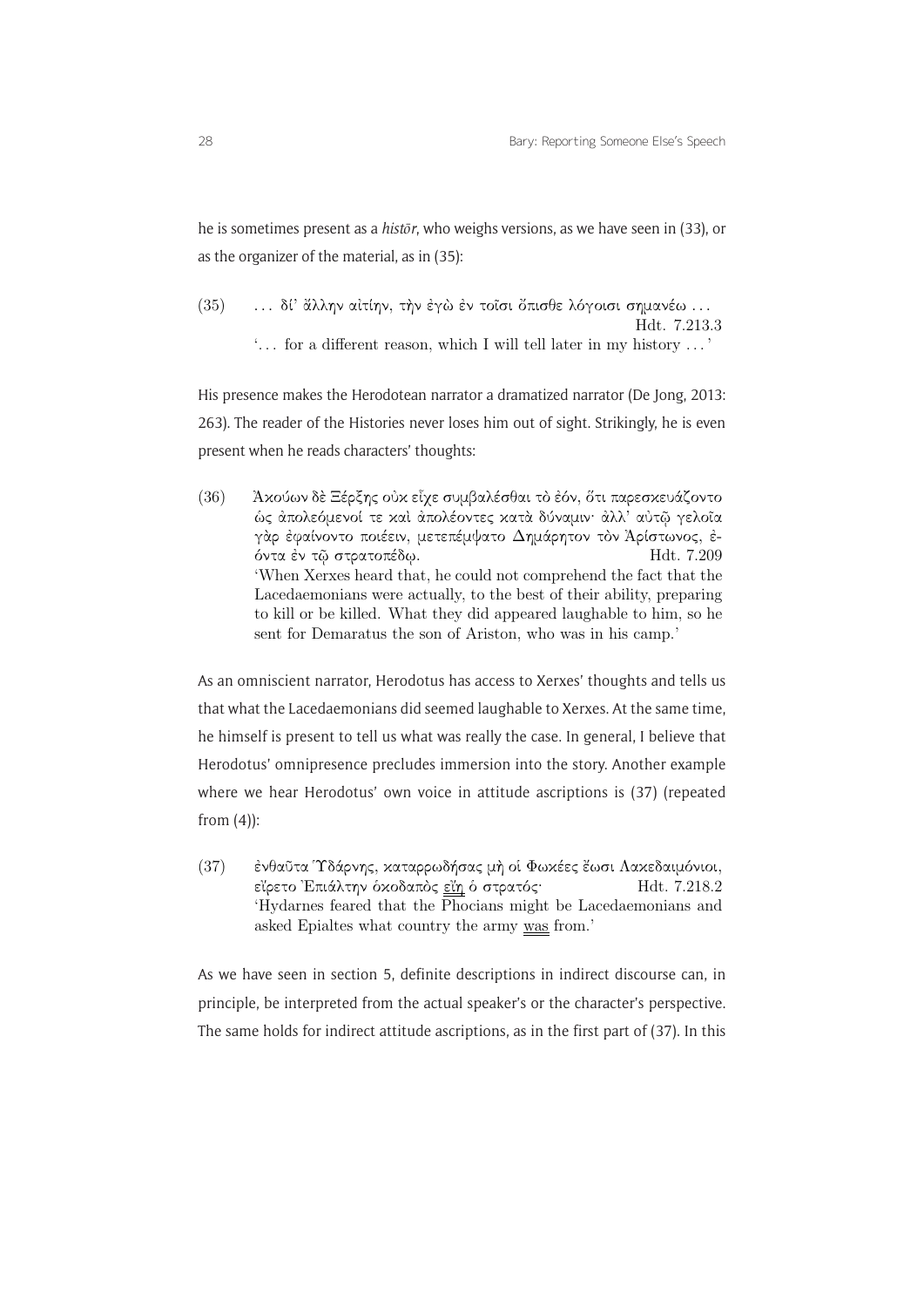case, it is clear, however, that we hear Herodotus' own voice (and not that of the character Hydarnes) when he refers to the Phocians as such, since Hydarnes does not know what country the men are from.

Notably, Herodotus' informant-speeches are never in direct discourse; indirect discourse is used almost exclusively (De Bakker, 2007: 161).20 With characterspeeches, on the other hand, we find both direct and indirect discourse. In addition to De Bakker's interpretation of the alternation of the speech modes in terms of narrative pace and the effect of direct discourse of listening to a voice from the past, a factor that may also contribute to the difference between character-speeches and informant-speeches in this respect is the fact that the content of informantspeeches is much more easily confused with Herodotus' own voice than the content of character-speeches. It is, for example, highly implausible that Herodotus would want to convey to his audience in his own voice the content of what he makes Xerxes say to Demaratus in (34), but for informant-speeches this confusion could easily arise. Hence, in informant speeches the report status has to be marked continuously throughout the report.

This brings me back to the use of Unembedded Indirect Discourse. Given his narrative style, in which Herodotus always remains present himself, it is not surprising that if he recounts other persons' words, he wants to mark them as such. As we have seen, the need to do this throughout the report is more pressing for informant-speeches. Here the content is more easily to be interpreted as Herodotus' own voice. Moreover, they are generally also longer: an average of 43.2 against 23.1 words (De Bakker, 2007: 7). Since, as we have seen, a full matrix clause (*he said that* …) would disrupt the anaphoric chain of discourse relations of the often quite long utterances, the presuppositional reportative markers (oblique optative and AcI) come in extremely useful. This, I believe, makes Unembedded Indirect Discourse a tool particularly suited for Herodotus. In the battle of Thermopylae, we see this at work in 7.226:

<sup>&</sup>lt;sup>20</sup> De Bakker distinguishes Record of Speech Act (with verbs like to order) as a third category.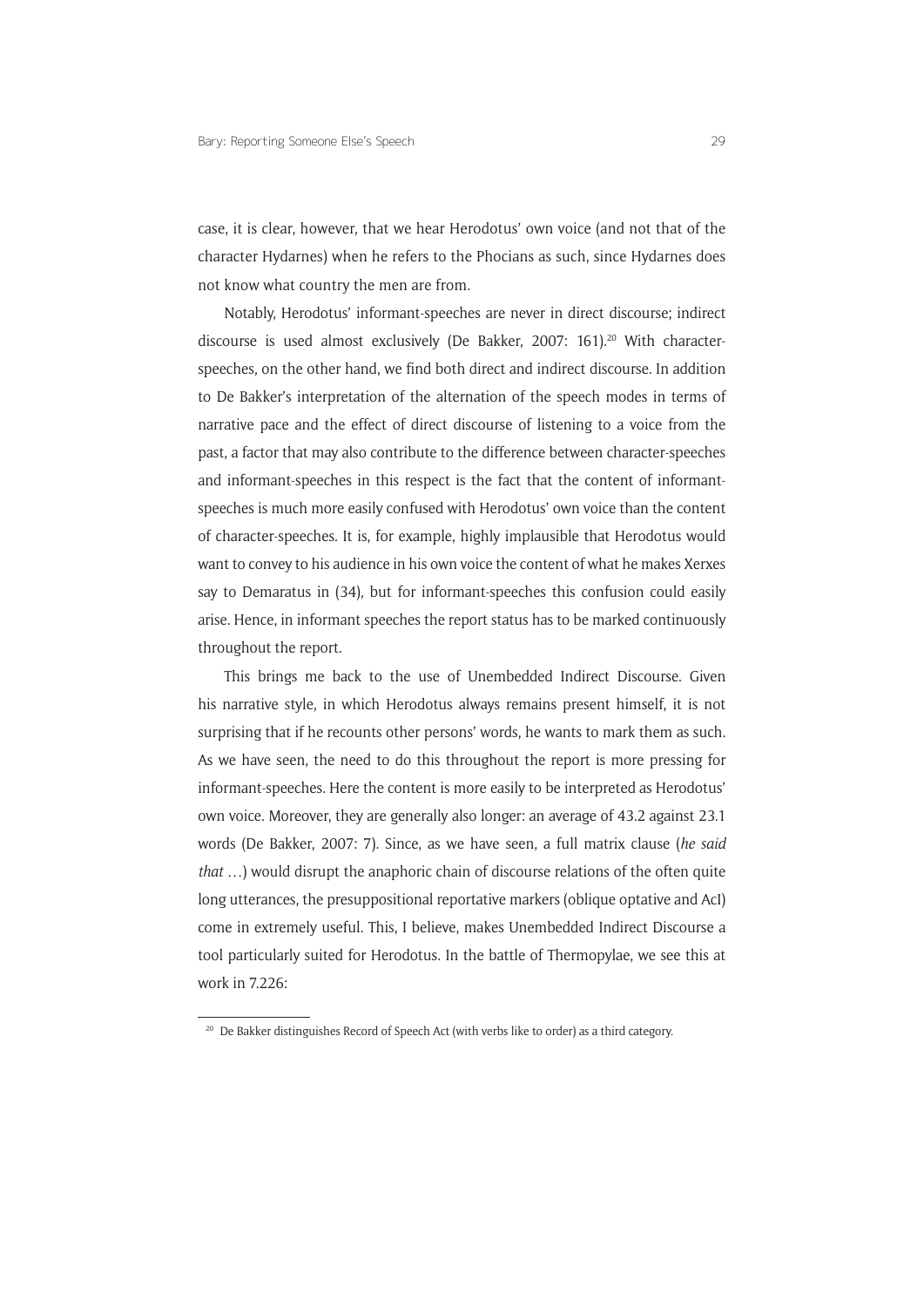(38) Λακεδαιμονίων δέ και Θεσπιέων τοιούτων γενομένων ὄμως λέγεται ἀνὴρ ἄριστος γενέσθαι Σπαρτιήτης Διηνέχης τὸν τόδε φασὶ εἰπεῖν τὸ έπος πρὶν ή συμμεῖξαί σφεας τοῖσι Μήδοισι, πυθόμενον πρός τεο τῶν Τρηχινίων ώς έπεαν οι βάρβαροι απίωσι τα τοξεύματα, τον ήλιον υπό τοῦ πλήθεος τῶν οϊστῶν ἀποχρύπτουσι· τοσοῦτο ⟨τὸ⟩ πλῆθος αύτῶν είναι· τον δέ ούχ έχπλαγέντα τούτοισι είπεϊν, έν άλογίη ποιεύμενον τὸ τῶν Μήδων πλῆθος, ὼς πάντα σφι άγαθὰ ὁ Τρηχίνιος ξεῖνος άγγέλλοι, εἰ ἀποχρυπτόντων τῶν Μήδων τὸν ἥλιον ὑπὸ σχιῇ ἔσοιτο πρός αύτους ή μάχη και ουκ έν ήλίω. Ταῦτα μεν και ἄλλα τοιουτότροπα έπεά φασι Διηνέκεα τὸν Λακεδαιμόνιον λιπέσθαι μνημόσυνα. Hdt. 7.226

> 'This then is how the Lacedaemonians and Thespians conducted themselves, but the Spartan Dieneces is said to have exhibited the greatest courage of all. They say that he made the following speech before they joined battle with the Medes: he had learned from a Trachinian that there were so many of the barbarians that when they shot their missiles, the sun was hidden by the multitude of their arrows. He was not at all disturbed by this and made light of the multitude of the Medes, saying that their Trachinian foreigner brought them good news. If the Medes hid the sun, they could fight them in the shade instead of in the sun. This saying and others like it, they claim, Dieneces the Lacedaemonian left behind as a memorial.'

Here, Herodotus provides us with an embedded report: we read what Dieneces is said to have heard, a character-speech embedded in an informant-speech. Dieneces had learned from a Trachinian that when the barbarians shot their missiles, they hid the sun by the multitude of arrows. As for the continuation τοσοῦτο <τὸ> πλῆθος αὐτῶν εἶναι 'such was the multitude of these', Herodotus wants to mark that this is still the content of the embedded report. The presuppositional status of the reportative marker in the form of an AcI (in contrast to an embedding verb) makes it possible to do this without breaking the discourse link with the previous sentence.

here without attempting to do justice to the immense literature on Thucydides' One might wonder what form other Greek historians use for speech reports. Let us take a quick look at Thucydides, who also lived in the fifth century B.C. and who wrote about the Peloponnesian War. I will confine myself to a few remarks speeches (e.g. Stadter, 1973; Scardino, 2007; Pavlou, 2013; Tsakmakis, 2017), most of which is from a historiographic/literary rather than linguistic perspective. We find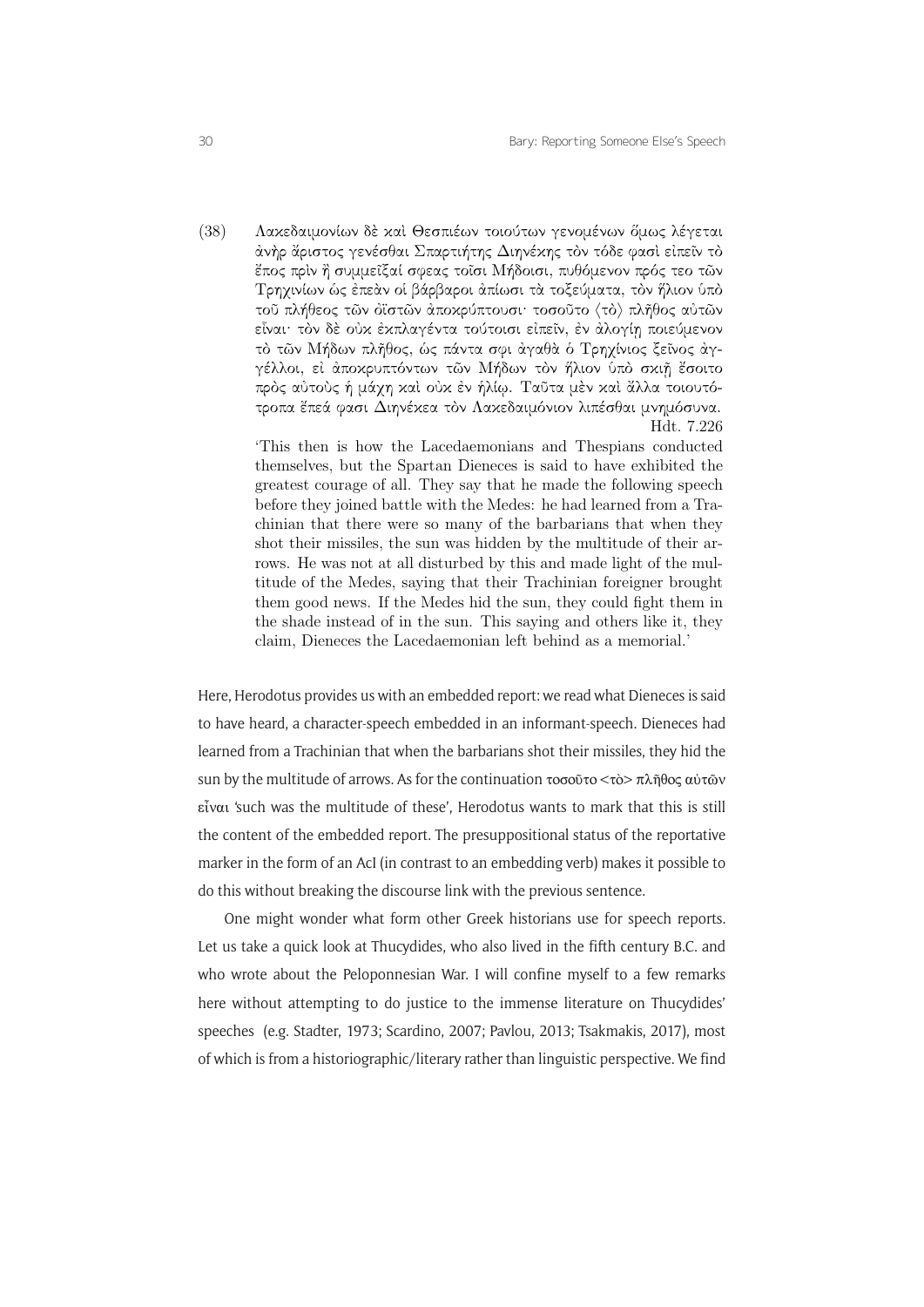continued indirect speeches in Thucydides as well (e.g. 6.49), but they are not as long as in Herodotus and they are rare. Part of the explanation is that Thucydides does not have informant-speeches to the same extent as Herodotus, and we saw that it is information-speeches that make the need for the syntactically free use of the reportative markers particularly pressing. As for character speeches, Thucydides is well-known for his long speeches in direct discourse (which Thucydides does not pretend to be verbatim reports of what was actually said, see Thucydides 1.22). Particularly famous among these are his very long political speeches, which function as breaks to reflect (Scardino, 2007: 717) upon what happens in the immediate situation and to relate this to universals concerning, for example, human nature. By choosing direct discourse, Thucydides is (seemingly) less present in the narrative, since the reported content is given in the character's words. In addition to direct and indirect discourse, Thucydides also manipulates double voices or perspectives in more intricate ways (e.g. Bakker, 1997; Allan, forthcoming). It is probably this subtle manipulation of perspective that made him already in Antiquity known for his ability to produce in the mind of the readers the emotions of the characters (Plutarch, *De Gloria*: 3). The complex ways in which he did this deserve a study of their own. For now, I only refer to the corpus annotated for speech, perception and attitude reports (Bary et al., 2017), created in the Perspective Project, which is developed to help us understand how Thucydides manages to do this and what the exact differences with Herodotus are.<sup>21</sup>

#### **7 Conclusion**

What do you do when you want to report what someone else said and at the same time you want it to be clear throughout the report that you do not necessarily commit yourself to the content? In principle, you could add 'she said' in each and every clause. However, as I have argued, it will be hard, if not impossible, to sustain the discourse relations of the original utterance. The Ancient Greek reportative markers (oblique optative and accusative-and-infinitive) make it, due to their presuppositional nature,

<sup>&</sup>lt;sup>21</sup> For more information, see<https://github.com/GreekPerspective>(Last accessed 6 December 2017).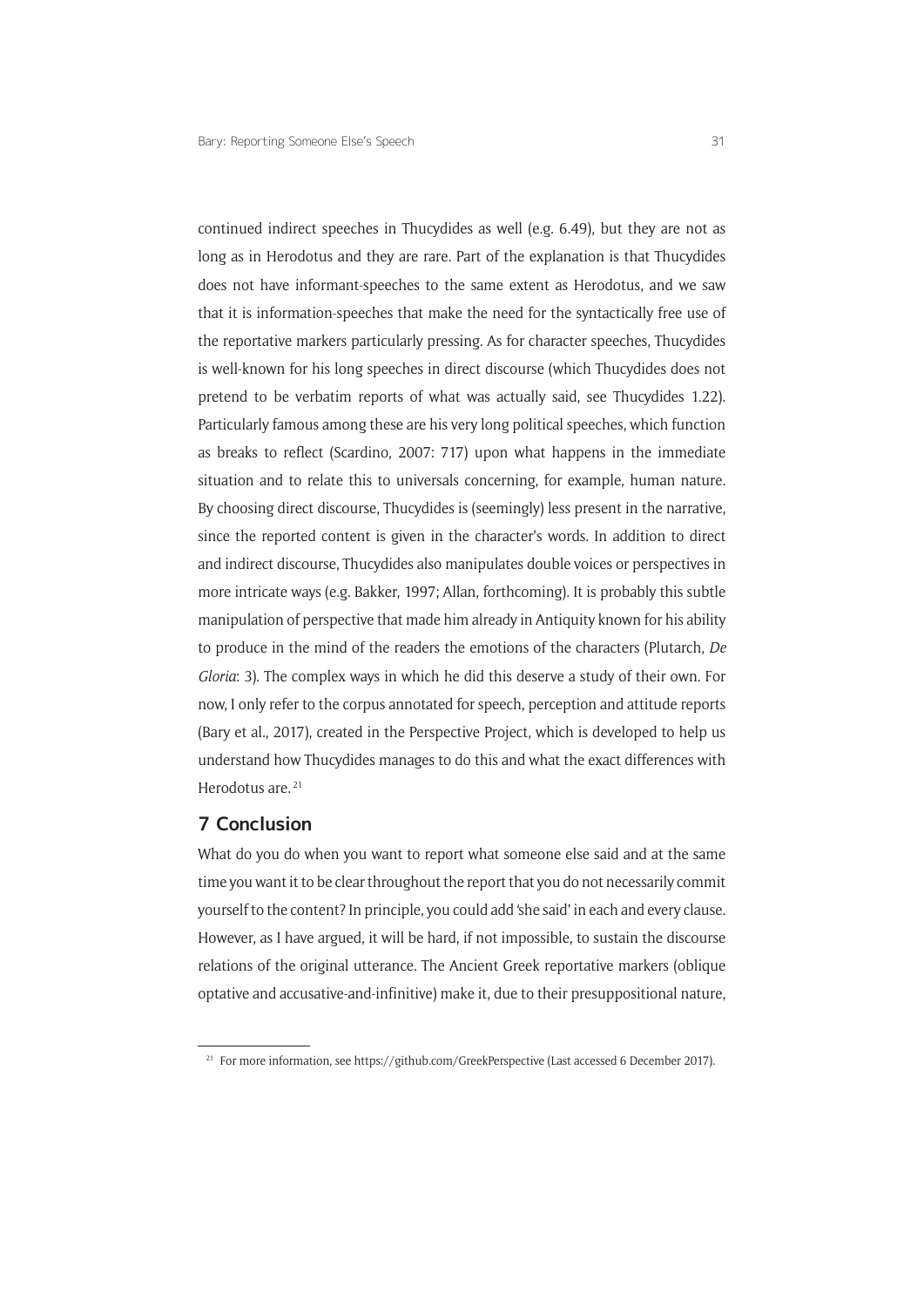possible to mark the reportative status without breaking the original anaphoric chain of discourse relations. We have seen that a combination of three traits of the Herodotean narrator might explain why Herodotus is the most prominent user of these constructions. We have also seen some differences with FID, as we find it in modern literature. Since the presupposed information that they trigger is that the content of the clause is said, it lacks the suggestion of faithfulness to the first-person perspective of characters, an implication that seems correct.

### **A Glosses**

I used the following abbreviations in the glosses:

| 1              | first person   |
|----------------|----------------|
| $\overline{2}$ | second person  |
| 3              | third person   |
| ACC            | accusative     |
| <b>ART</b>     | article        |
| COMP           | complementizer |
| <b>DAT</b>     | dative         |
| <b>GEN</b>     | genitive       |
| <b>IND</b>     | indicative     |
| <b>INF</b>     | infinitive     |
| <b>MIDPASS</b> | middle-passive |
| <b>NOM</b>     | nominative     |
| OPT            | optative       |
| PASS           | passive        |
| PST            | past           |
| PL             | plural         |
| PREP           | preposition    |
| PRS            | present        |
| PRT            | particle       |
| <b>PTCP</b>    | participle     |
| <b>REL</b>     | relative       |
| SG             | singular       |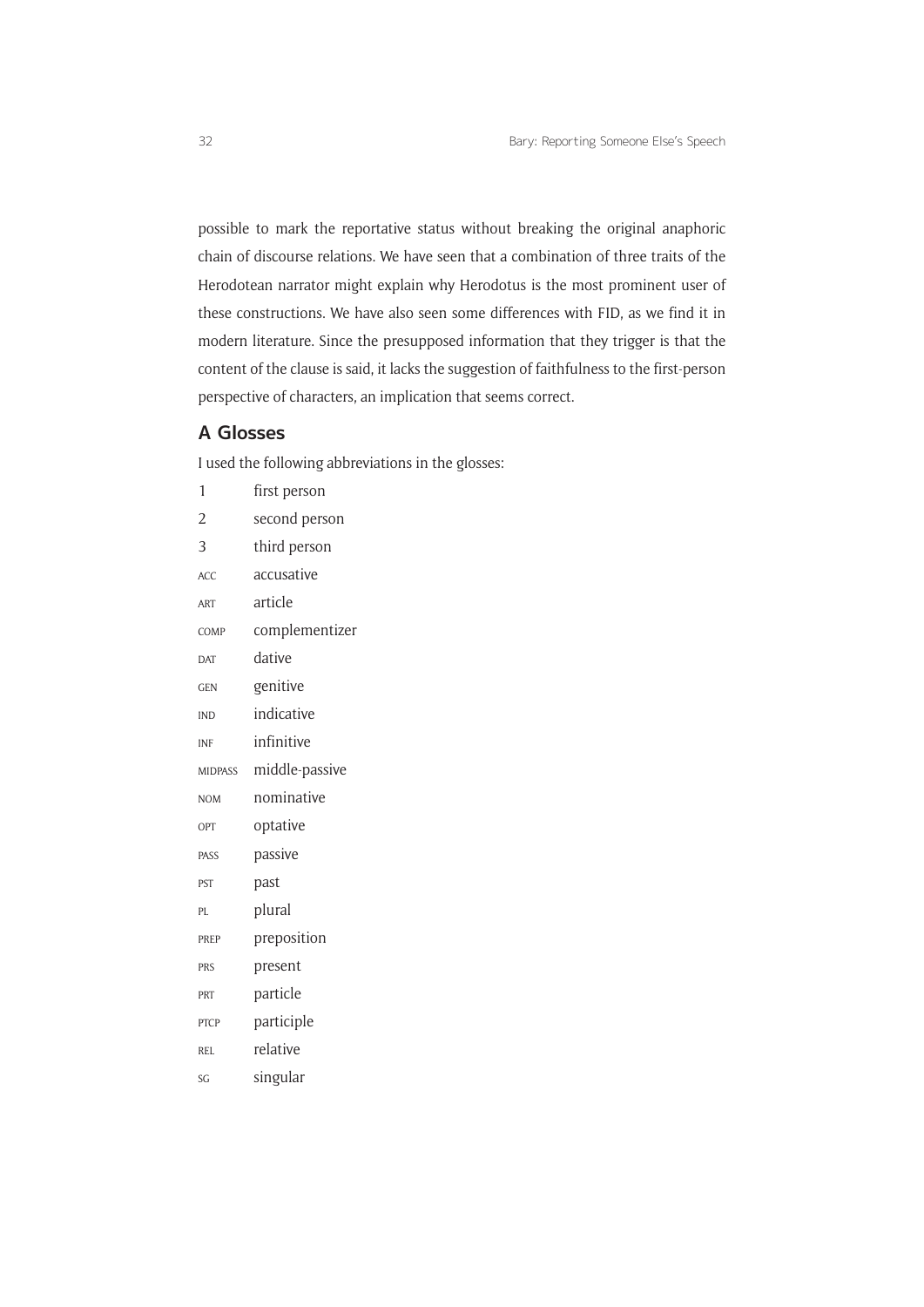For reasons of space and readability, I refrained from glossing gender, tense and aspect, except where it might be relevant for the reader. For the same reasons, I glossed mood only for non-indicative moods, voice only for (middle) passive voice, and number only with finite verbs (again, except where relevant).

#### **Acknowledgements**

I would like to thank the audiences of the conference Textual Strategies in Greek and Latin War Narrative and the International Colloquium on Ancient Greek Linguistics 2015 for their comments on the ideas presented in this paper. The research for this paper is supported by the EU under FP7, ERC Starting Grant 338421-PERSPECTIVE.

#### **Competing Interests**

The author has no competing interests to declare.

#### **References**

- **Abusch, D** 1997 Sequence of tense and temporal *de re. Linguistics and Philosophy*, 20(1): 1–50. DOI:<https://doi.org/10.1023/A:1005331423820>
- **Allan, R J** [forthcoming] Herodotus and Thucydides: Distance and Immersion. In: Van Gils, L, De Jong, I J F and Kroon, C H M (Eds.), *Textual Strategies in Greek and Latin War Narrative*, pag. unknown. Leiden: Brill.
- **Austen, J** 1994 *Emma*. London: Penguin Classics. First edition 1816.
- **Bakker, E** 1997 Verbal aspect and mimetic description in Thucydides. In: Bakker, E (Ed.), *Grammar as Interpretation: Greek Literature in its Linguistic Contexts*, pp. 7–54. Leiden: Brill.
- **Banfield, A** 1973 Narrative Style and the Grammar of Direct and Indirect Speech. *Foundations of Language*, 10(1): 1–39.
- **Banfield, A** 1982 *Unspeakable Sentences: Narration and Representation in the Language of Fiction*. London: Routledge & Kegan Paul.
- **Bary, C** 2012 Tense in Ancient Greek Reports. *Journal of Greek Linguistics*, 12(1): 29–50. DOI:<https://doi.org/10.1163/156658412X649968>
- **Bary, C** 2017 Reportative Markers in Ancient Greek. In: Logozzo, F and Poccetti, P (Eds.), *Ancient Greek Linguistics: New Approaches, Insights, Perspectives*,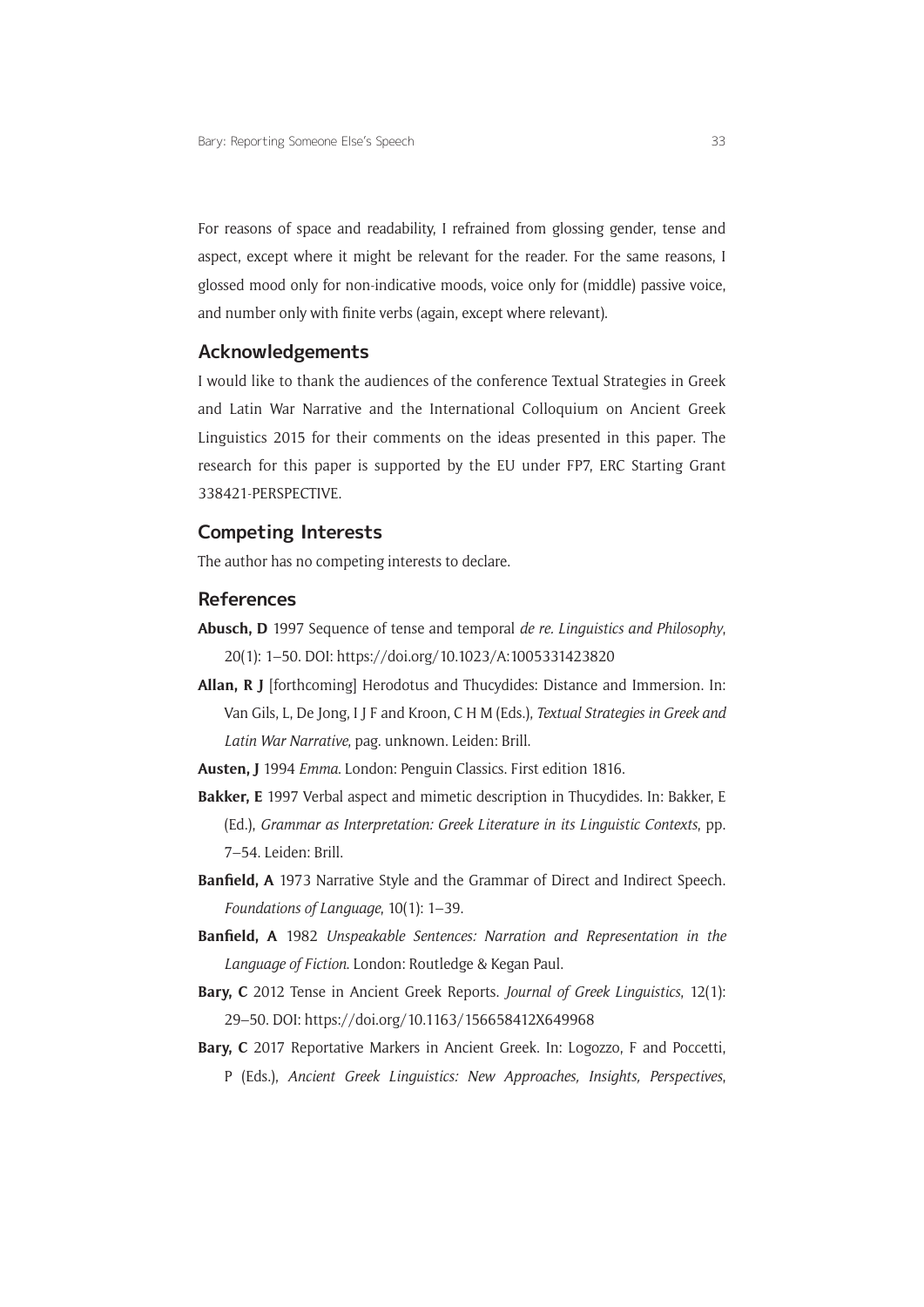pp. 292–302. Berlin: De Gruyter. DOI: [https://doi.org/10.1515/9783110551754-](https://doi.org/10.1515/9783110551754-305) [305](https://doi.org/10.1515/9783110551754-305)

- **Bary, C** and **Altshuler, D** 2015 Double Access. In: Csipak, E and Zeijlstra, H (Eds.), *Proceedings of Sinn und Bedeutung 19*, pp. 89–106. Göttingen: Georg-August-Universität.
- **Bary, C, Altshuler, D, De Swart, P** and **Syrett, K** [forthcoming] Factors Licensing Embedded Present Tense in Speech Reports. In: *Proceedings of Sinn und Bedeutung 22*, pag. unknown. Berlin: ZAS.
- **Bary, C** and **Maier, E** 2014 Unembedded Indirect Discourse. In: Etxeberria, U, Falaus, A, Irurtzun, A and Leferman, B (Eds.), *Proceedings of Sinn und Bedeutung 18*, pp. 77–94. Vitoria-Gasteiz: UPV/EHU.
- **Basset, L** 1984 L'optatif grec et la dissociation énonciative. *Lalies*, 4: 53–9.
- **Basset, L** 1986 La représentation d'un point de vue passé. L'optatif oblique dans les complétives déclaratives chez Thucydide. In: Remi-Giraud, S and de Guern, M (Eds.), *Sur le verbe*, pp. 991–114. Lyon: Presses Universitaires de Lyon.
- **Cooper, G L** 1974 Intrusive Oblique Infinitives in Herodotus. *Transactions of the American Philological Association*, pp. 23–76. Baltimore, MD: The John Hopkins University Press.
- **Cristofaro, S** 1996 *Aspetti sintattici e semantici delle frasi completive in greco antico*. Firenze: La Nuova Italia Editrice.
- **Dancygier, B** 2012 *The Language of Stories: a Cognitive Approach*. Cambridge: Cambridge University Press.
- **De Bakker, M** 2007 Speech and Authority in Herodotus' Histories. Unpublished thesis (PhD). University of Amsterdam.
- **De Jong, I J F** 2013 Narratological Aspects of the *Histories*. In: Munson, R V (Ed.), *Herodotus: Volume 1. Herodotus and the Narrative of the Past*, pp. 253–91. Oxford: Oxford University Press.
- **Döring, S** 2013 Modal Particles and Context Shift. In: Gutzmann, D and Gärtner, H (Eds.), *Beyond Expressives: Explorations in Use-Conditional Meaning*, pp. 95–123. Leiden: Brill. DOI: [https://doi.org/10.1163/9789004183988\\_004](https://doi.org/10.1163/9789004183988_004)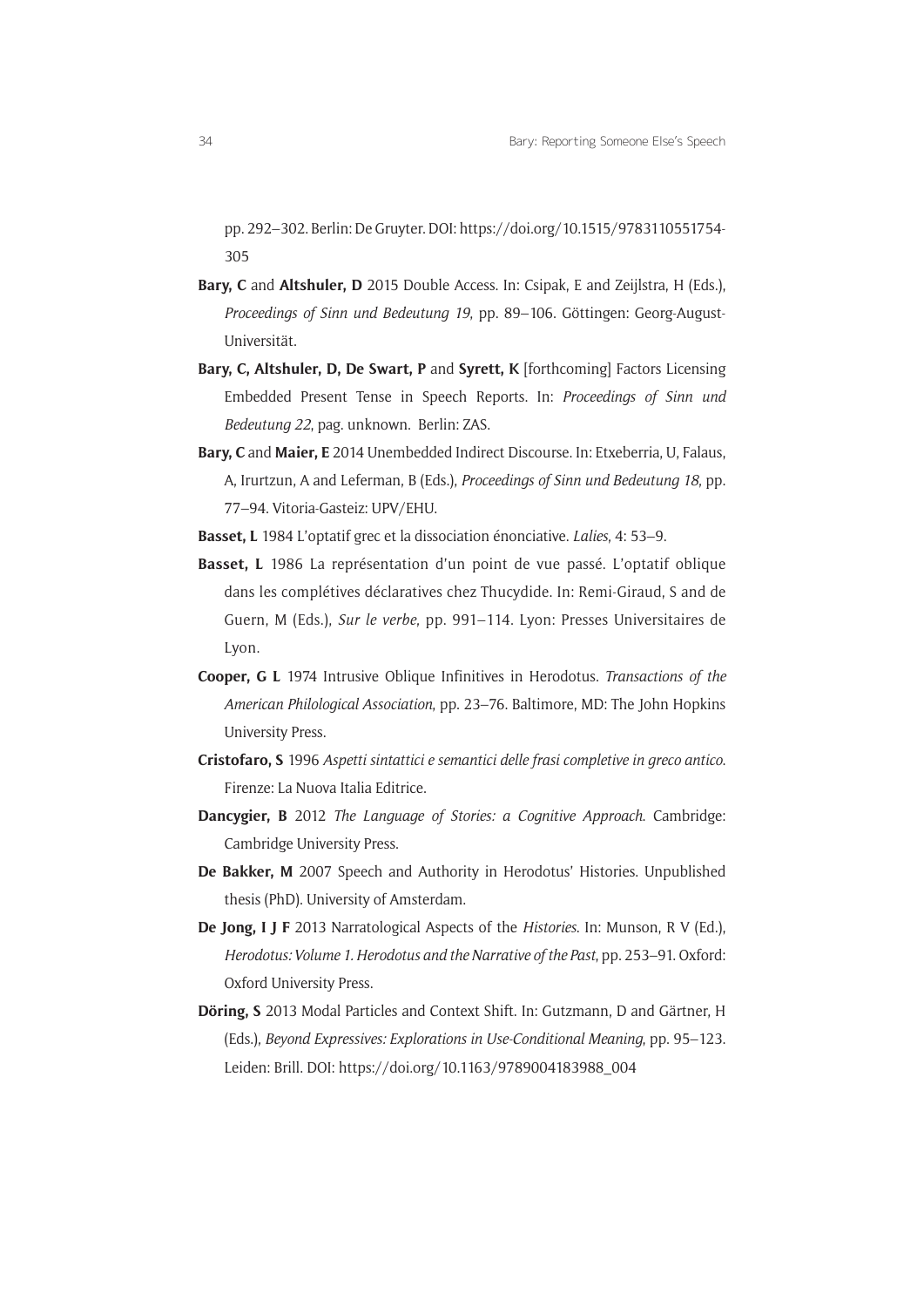- **Doron, E** 1991 Point of View as a Factor of Content. In: Moore, S and Wyner, A Z (Eds.), *Proceedings of SALT 1*, pp. 51–64. Ithaca, NY: Cornell Working Papers in Linguistics. DOI:<https://doi.org/10.3765/salt.v1i0.2997>
- **Eckardt, R** 2015 *The Semantics of Free Indirect Discourse: How Texts Allow Us to Mindread and Eavesdrop*. Leiden: Brill.
- **Fabricius-Hansen, C** and **Sæbø, K J** 2004 In a Mediative Mood: The Semantics of the German Reportive Subjunctive. *Natural Language Semantics*, 12(3): 213–57. DOI:<https://doi.org/10.1023/B:NALS.0000034514.27887.d9>
- **Faller, M** 2002 *Semantics and Pragmatics of Evidentials in Cuzco Quechua*. Unpublished thesis (PhD). Stanford University.
- **Faure, R** 2010 *Les Subordinnées interrogatives dans la prose grecque classique*. Unpublished thesis (PhD). Université Paris-Sorbonne.
- **Fehling, D** 1971 *Die Quellenangaben bei Herodot. Studien zur Erzählkunst Herodots*. Berlin: De Gruyter. DOI: <https://doi.org/10.1515/9783110841930>
- **Fludernik, M** 1993 *The Fiction of Language and the Languages of Fiction*. New York: Routledge.
- **Ginsburg, M P** 1982 Free Indirect Discourse: A Reconsideration. *Language and Style*, 15(2): 133–49.
- **Godley, A D** 1920 *Herodotus* Histories *with an English* translation by A D Godley. Cambridge, MA: Harvard University Press.
- **Haug, D T T, Jøhndal, M** and **Solberg, P E** 2017 An Unexpected Root Clause. Available at: <http://ling.auf.net/lingbuzz/003359>(Last accessed 15 November 2017).
- **Hornblower, S** 2002 Herodotus and His Sources of Information. In: Bakker, E J, De Jong, I J F and Van Wees, H (Eds.), *Brill's Companion to Herodotus*, pp. 373–86. Leiden: Brill. DOI: [https://doi.org/10.1163/9789004217584\\_017](https://doi.org/10.1163/9789004217584_017)
- **Karttunen, L** 1974 Presupposition and Linguistic Context. *Theoretical Linguistics*, 1(1): 181–93. DOI:<https://doi.org/10.1515/thli.1974.1.1-3.181>
- **Lawrence, D H** 1971 *Women in Love*. London, Heinemann.
- **Legrand, P-E** (Ed.) 1930–1968 *Hérodote. Histoires*. Paris: Les Belles Lettres.
- **Lewis, D** 1979a Attitudes *de dicto* and *de se*. *Philosophical Review*, 88(4): 513–43. DOI:<https://doi.org/10.2307/2184843>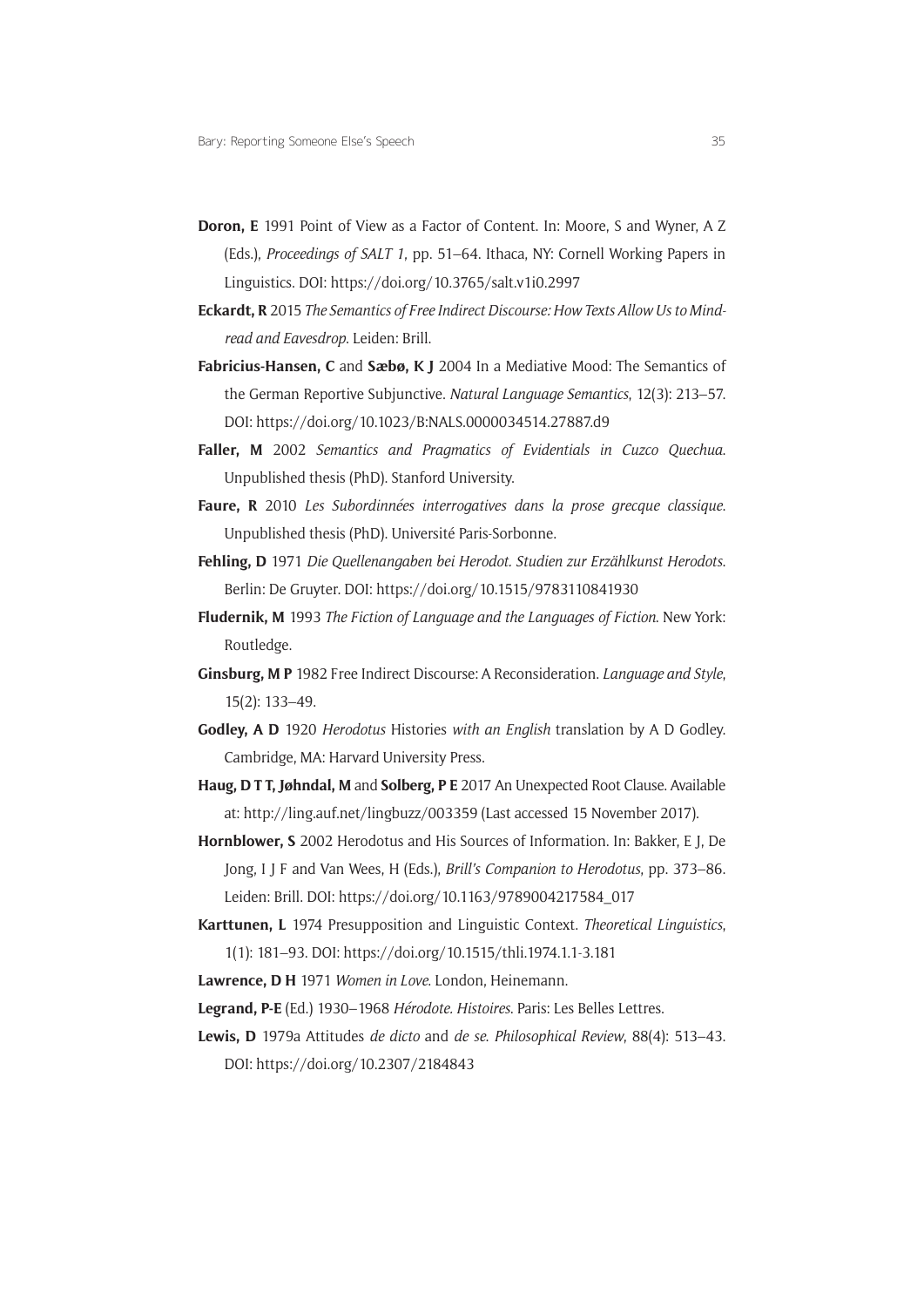- **Lewis, D** 1979b Scorekeeping in a Language Game. *Journal of Philosophical Logic*, 8(1): 339–59. DOI:<https://doi.org/10.1007/BF00258436>
- **Maier, E** 2015 Quotation and Unquotation in Free Indirect Discourse. *Mind and Language*, 30(3): 345–73. DOI:<https://doi.org/10.1111/mila.12083>
- **McHale, B** 1978 Free Indirect Discourse: A Survey of Recent Accounts. *PTL: A Journal for Descriptive Poetics and Theory of Literature*, 3(2): 249–78.
- **Murray, S E** 2014 Varieties of update. *Semantics and Pragmatics*, 7: 1–53. DOI: <https://doi.org/10.3765/sp.7.2>
- **Neuberger-Donath, R** 1983 Die Funktion des Optativs in abhängigen Aussagesätzen. In: Hattori, S, Inoue, K, Shimomiya, T and Nagashima, Y (Eds.), *Proceedings of the XIIIth International Congres of Linguistics*, pp. 715– 18. Tokyo: The Proceedings Publishing Committee under the auspices of the CIPL.
- **Salem, S, Weskott, T** and **Holler, A** 2017 Does Narrative Perspective Influence Readers' Perspective-Taking? An Empirical Study on Free Indirect Discourse, Psycho-Narration and First-Person Narration. *Glossa: A Journal of General Linguistics*, 2(1): 61. DOI: <https://doi.org/10.5334/gjgl.225>
- **Salem, S, Weskott, T** and **Holler, A** submitted. On the Processing of Free Indirect Discourse: First Results and Methodological Challenges. In: Hübl, A and Steinbach, M (Eds.), *Linguistic Foundations of Narration in Spoken and Sign Languages*. Amsterdam: Benjamins.
- **Scardino, C** 2007 *Gestaltung und Funktion der Reden bei Herodot und Thukydides*. Berlin: De Gruyter. DOI: <https://doi.org/10.1515/9783110900057>
- **Schlenker, P** 2004 Context of Thought and Context of Utterance: A Note on Free Indirect Discourse and the Historical Present. *Mind and Language*, 19(3): 279–304. DOI: <https://doi.org/10.1111/j.1468-0017.2004.00259.x>
- **Schwager, M** 2010 On What Has Been Said in Tagalog: Reportative *daw*. In: Peterson, T and Sauerland, U (Eds.), *Evidence from Evidentials*, pp. 221–46. Vancouver: University of British Columbia.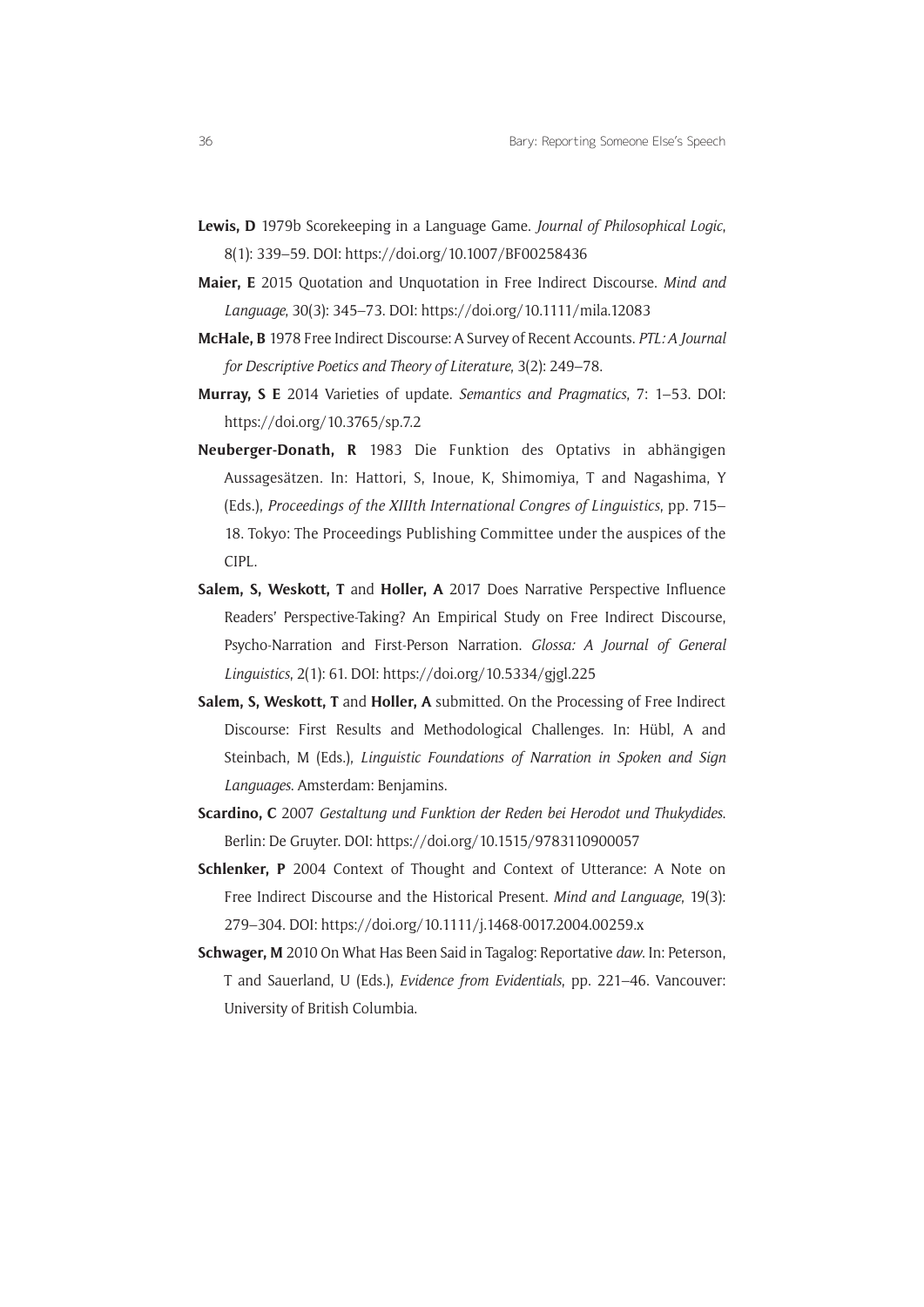- **Smyth, H W** 1916 *A Greek Grammar for Schools and Colleges*. New York: American Book Company.
- **Smyth, H W** 1920 *A Greek Grammar for Colleges*. New York: American Book Company.
- **Stadter, P A** (Ed.) 1973 *The Speeches in Thucydides*. Chapel Hill, NC: University of North Carolina Press.
- **Tyler, A** 1995 *Ladder of Years*. New York: Fawcett Columbine.
- **Van der Sandt, R A** 1992 Presupposition Projection as Anaphora Resolution. *Journal of Semantics*, 9(4): 333–77. DOI: [https://doi.org/10.1093/](https://doi.org/10.1093/jos/9.4.333) [jos/9.4.333](https://doi.org/10.1093/jos/9.4.333)
- **Van der Sandt, R A** 2015 Presupposition and Accommodation in Discourse. In: Allan, K and Jaszczolt, K (Eds.), *The Cambridge Handbook of Pragmatics*, pp. 329– 50. Cambridge: Cambridge University Press.
- **Vandelanotte, L** 2009 *Speech and Thought Representation in English: A Cognitive-Functional Approach*. Berlin and New York: De Gruyter Mouton. DOI: [https://doi.](https://doi.org/10.1515/9783110215373) [org/10.1515/9783110215373](https://doi.org/10.1515/9783110215373)
- **von Fintel, K** and **Gillies, A S** 2010 Must … stay … strong! *Natural Language Semantics*, 18(4): 351–83. DOI: [https://doi.org/10.1007/s11050-010-](https://doi.org/10.1007/s11050-010-9058-2) [9058-2](https://doi.org/10.1007/s11050-010-9058-2)
- **von Stechow, A** 1995 On the Proper Treatment of Tense. In: Simons, M and Galloway, T (Eds.), *Proceedings from Semantics and Linguistic Theory V*, pp. 362–86. Washington, DC: Linguistic Society of America. DOI: [https://doi.](https://doi.org/10.3765/salt) [org/10.3765/salt](https://doi.org/10.3765/salt)
- **Wakker, G C** 1994 *Conditions and Conditionals: An Investigation of Ancient Greek*. Amsterdam: Gieben.
- **Wakker, G C** 1997 Modal Particles and Different Points of View. In: Bakker, E (Ed.), *Grammar as Interpretation*, pp. 215–50. Leiden: Brill.
- **West, S** 1985 Herodotus' Epigraphical Interests. *Classical Quarterly*, 35(2): 278–304. DOI:<https://doi.org/10.1017/S0009838800040179>